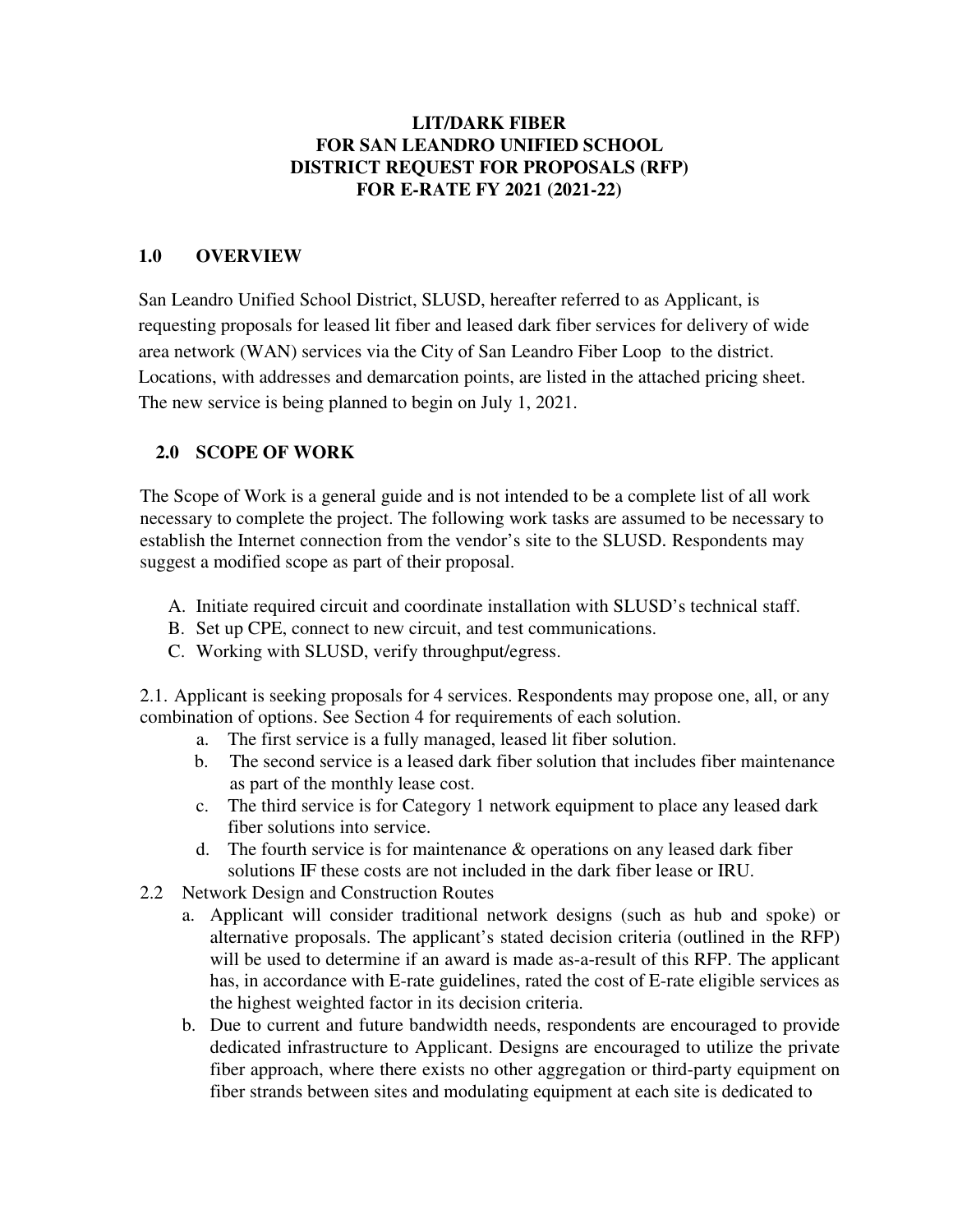Applicant and not shared in any way with other customers. If this is not possible, then designs should limit the use of shared infrastructure as much as possible.

- c. Respondents should clearly illustrate proposed network design and construction routes.
- d. Applicant is not advocating or mandating any preconceived network design or construction route and leaves this decision up to the vendor to present their best solution while recognizing the cited termination locations.
- 2.3 Special Construction
	- a. In E-rate terminology, special construction refers to the upfront, non-recurring costs associated with the installation of new fiber to or between eligible entities.
		- i. Special construction and service eligibility for reimbursement have changed starting funding year 2016. See the Federal Communications Commission E-rate modernization order 2 (WC Docket No. 13-184) (https://www.fcc.gov/document/fcc-releases-order-modernizing-e-rate-21st-cen tury-connectivity) for more information.
	- b. Special construction charges eligible for Category One support consist of three components:
		- i. construction of network facilities
		- ii. design and engineering
		- iii. project management
	- c. If no new fiber is being installed, then any installation costs are considered standard non-recurring costs (NRC).
		- i. For leased lit fiber solutions requiring special construction, this means that the costs associated with building the fiber are considered special construction and the costs associated with the equipment required to activate the service are a standard NRC.
		- ii. For leased dark fiber solutions, equipment required by the Applicant to light the fiber are not considered special construction.
	- d. Special Construction Payment Plan Option
		- i. The applicant requests that the respondents consider allowing Applicant to pay the non-discount share of special construction costs (portion of costs that are the responsibility of the applicant) to be paid in equal [annual or monthly] installments over [one, two, three, four] years from Funding Year 2021 to Funding Year 2024 inclusive. Responses must include agreement or nonagreement of this request.
	- e. Excess fiber strands for special construction projects
		- i. To the extent that the winning service provider installs additional strands of fiber for future business ventures, the winning service provider assumes full responsibility to ensure those incremental costs are allocated out of the special construction charges to the district in accordance with FCC rules and orders.
		- ii. If, after the issuance of the FCDL, USAC or the FCC determines that the winning service provider did not cost allocate those charges associated with the additional strands, Applicant will not be responsible for reimbursing the winning vendor and the winning vendor will assume all responsibilities deemed ineligible by USAC.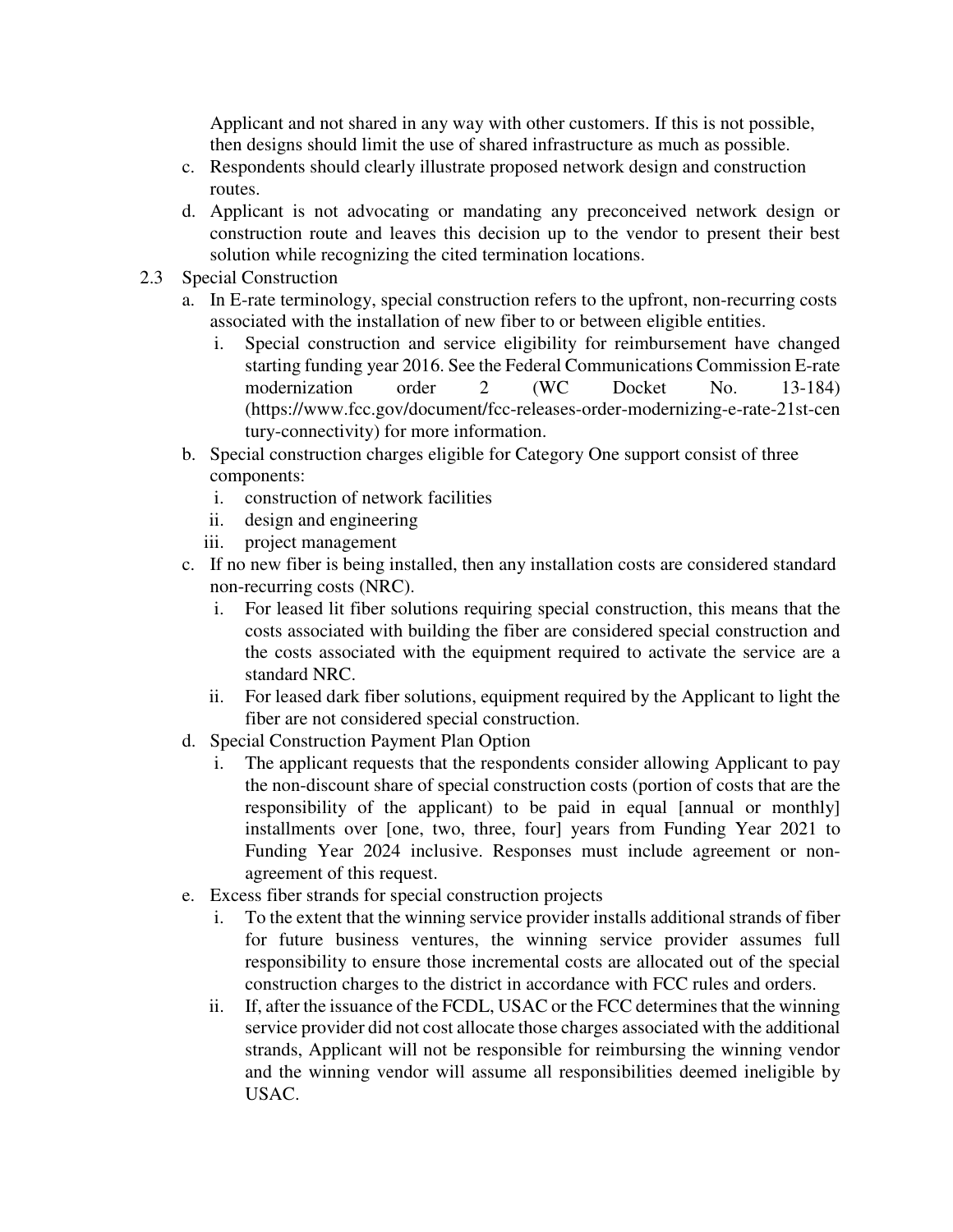iii. For examples of cost allocation, please see document in Appendix A as prepared by the State E-rate Coordinators' Alliance (SECA).

### **3.0 PRICING & TERM**

Vendor shall provide the pricing information requested for the three services as listed under Section 4 and complete the Attachment A spreadsheet.

Please provide any optional pricing that the respondent(s) feels pertinent.

## **4.0 NETWORK REQUIREMENTS**

Throughout this RFP, and unless otherwise stated, the terms "respondent(s)" and "vendor" are used synonymously. Any proposal that does not demonstrate that the vendor meets these minimum requirements will be deemed non-responsive and will not be considered.

### **Leased Lit Fiber**

- 1. Applicant must have dedicated, symmetrical transport bandwidth of 10Gbps between the designated endpoints.
	- a. The solution must be scalable to 10 Gbps, 20Gbps, 40 Gbps and 100 Gbps.
	- b. Contract options are requested for 60 and 120 month terms of service.
	- c. Each respondent is required to complete the attached pricing sheet with this RFP.
		- i. Special construction, monthly recurring cost, and any additional non-recurring costs are **required** to be broken out and listed separately.
		- ii. Respondents are free to propose alternate pricing terms provided they have also included pricing in the requested format.
		- iii. No increased pricing will be allowed during the term of the quoted special construction, NRC, and MRC rate in each pricing cell of the matrix.
	- d. If an increase in bandwidth is requested during the contract period the contract does not renew.
	- e. All solutions must adhere to the following Service Level Agreement (SLA) terms and the terms found in Section 4:
		- i. The provider will make all reasonable efforts to ensure 99.99% network availability of each circuit.
		- ii. .25% frame/packet loss commitment
		- iii. 3ms network latency commitment
		- iv. 4ms network jitter commitment
		- v. There is no right of provider to limit or throttle the capacity of the circuit at any time for any reason
		- vi. Vendor stated commitment is to respond to any outage within two (2) hours and a four (4) hour restoration of service.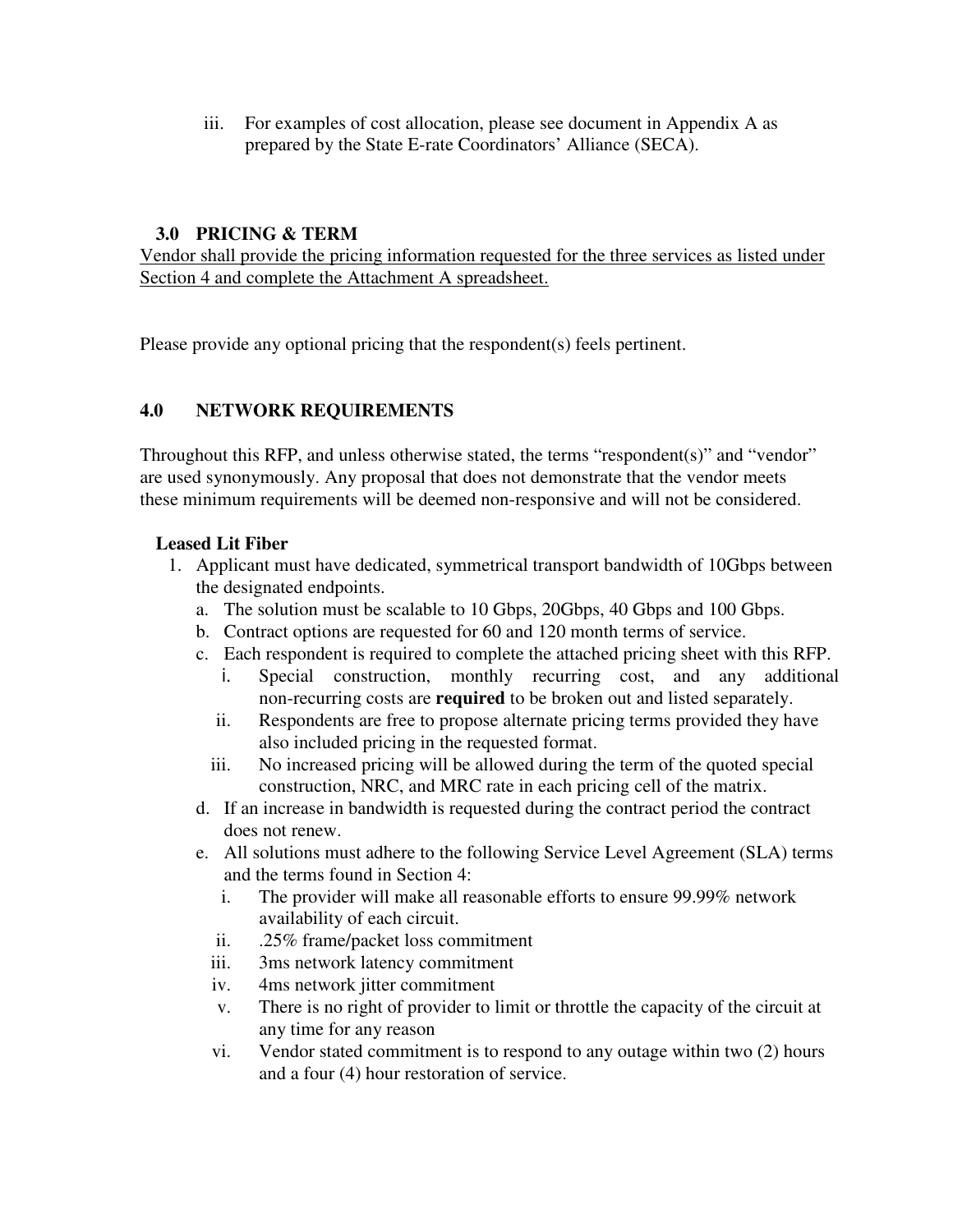### **Leased Dark Fiber**

- 1. Applicant must have four (4) strands (2 pair) of single mode fiber between locations in Attachment A.
	- a. Each respondent is required to complete the attached pricing sheet with this RFP.
		- i. Special construction and monthly recurring costs are **required** to be broken out and listed separately.
		- ii. Respondents are free to propose alternate pricing terms provided they have also included pricing in the requested format.
		- iii. No increased pricing will be allowed during the term of the quoted special construction and MRC rate in each pricing cell of the matrix.
	- b. The provider will make all reasonable efforts to ensure 99.99% network availability of all leased fiber strands.
	- c. All solutions require maintenance as part of the MRC subject to the following terms and the terms found in Section 5:
		- i. Respondent shall maintain the applicable fiber seven days per week, twentyfour hours per day.
		- ii. In the case that maintenance is subcontracted out to a 3rd party, the respondent must hold and manage the subcontract and is ultimately responsible for the SLA.
		- iii. It is assumed that the dark fiber network is part of a more comprehensive fiber infrastructure of the service provider. The respondent will include only the portion of maintenance that is required to support the Applicant fiber segments versus overall network maintenance.
		- iv. Vendor stated commitment is to respond to any outage within two (2) hours and thereafter proceed to correct the malfunction with reasonable diligence.
		- v. The respondent should include an overview of maintenance practices including:
			- 1. Routine maintenance and inspection
			- 2. Scheduled maintenance windows and scheduling practices for planned outages
			- 3. Marker and handhole inspection and repair
			- 4. Handling of unscheduled outages and customer problem reports
			- 5. What service level agreement is included and what alternative service levels may be available at additional cost
			- 6. What agreements are in place with applicable utilities and utility contractors for emergency restoration
			- 7. Repair of fiber breaks and mean time to repair
			- 8. Replacement of damaged fiber and fiber that no longer meets specifications
			- 9. Post repair testing
			- 10. Policies for customer notification regarding maintenance
			- 11. Process for changing procedures, including customer notification practices
			- 12. Process for moves, adds, and changes
			- 13. Process for responding to locate requests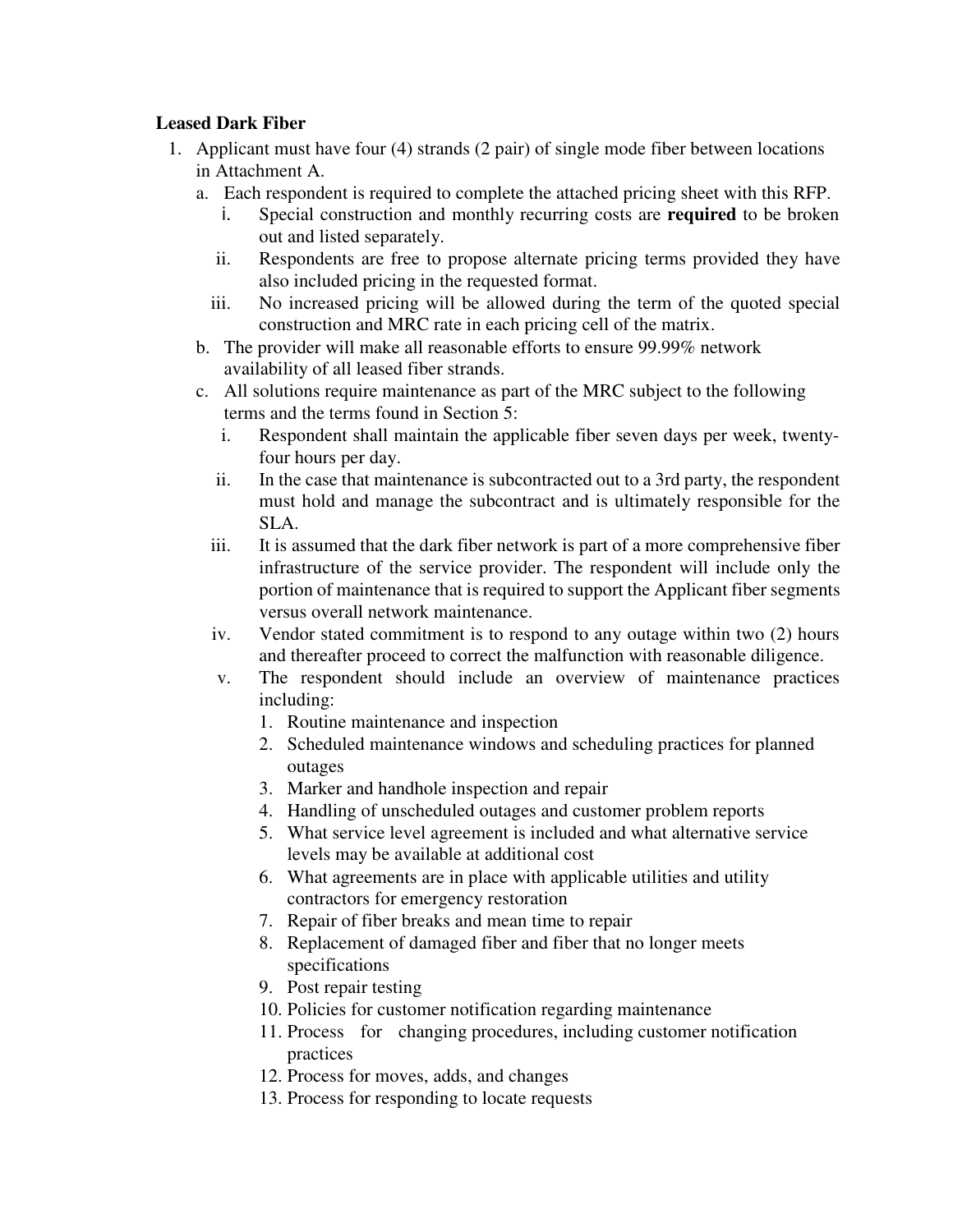### **Category 1 Network Equipment**

- a. Applicant requires E-Rate Eligible Category 1 Dense Wave Division Multiplex network equipment with installation and configuration to place circuits into service at a minimum of 10 Gbps once leased dark fiber is available. Fiber network architecture is based on a ring topology where all campuses will be connected to the ring via a single mode fiber pair.
- b. The vendor is responsible for full solutions with all components and line items identified with basic yearly maintenance, all licensing required for all proposed ports, installation and configuration of the proposed solution. SLUSD will validate all proposals for completion with the proposed manufacturer. Incomplete or nonmanufacturer approved configurations will be disqualified.
- c. Proposals should include an explanation of whether or not the proposed equipment supports higher bandwidths for future scalability and the ease of upgrading (e.g. a new SFP versus a new line card)
- d. Each respondent is required to complete the attached pricing sheet Attachment A with this RFP. A respondent provided detailed breakdown may be provided in addition to the pricing sheet. If any part of the equipment cost is ineligible for Category 1 funding, this must be identified. Respondents must clarify equipment eligibility with USAC before submitting proposals.
- e. Network equipment may be proposed as a stand-alone service by anyone, even if they are not proposing on any fiber service.

### **4.0 NETWORK REQUIREMENTS**

Throughout this RFP, and unless otherwise stated, the terms "respondent", "proposer", "vendor" and "firm" are used synonymously. Any proposal that does not demonstrate that the vendor meets these minimum requirements will be deemed non-responsive and will not be considered.

### **4.3 SUPPORT REQUIREMENTS**

- The vendor will have an existing support presence in the San Leandro area.
- The vendor will provide 24x7x365 NOC contact information for problem resolution.

### **4.4 ON-PREMISE EQUIPMENT**

SLUSD will allow vendors to include customer premise equipment as part of the service they provide. Equipment must include dual power supplies.

### **4.5 SERVICE DOCUMENTATION**

For each distinct service proposal, Respondents MUST supply a copy of, or link to, any applicable documentation detailing Respondent's requirements for customer readiness, including requirements for space/power/HVAC for customer premise equipment, customer-provided conduit, and any similar "room ready" requirements. Every service provider MUST submit a service layout record, also known as a design layout record, within thirty (30) days of turn-up, which MUST include fiber distances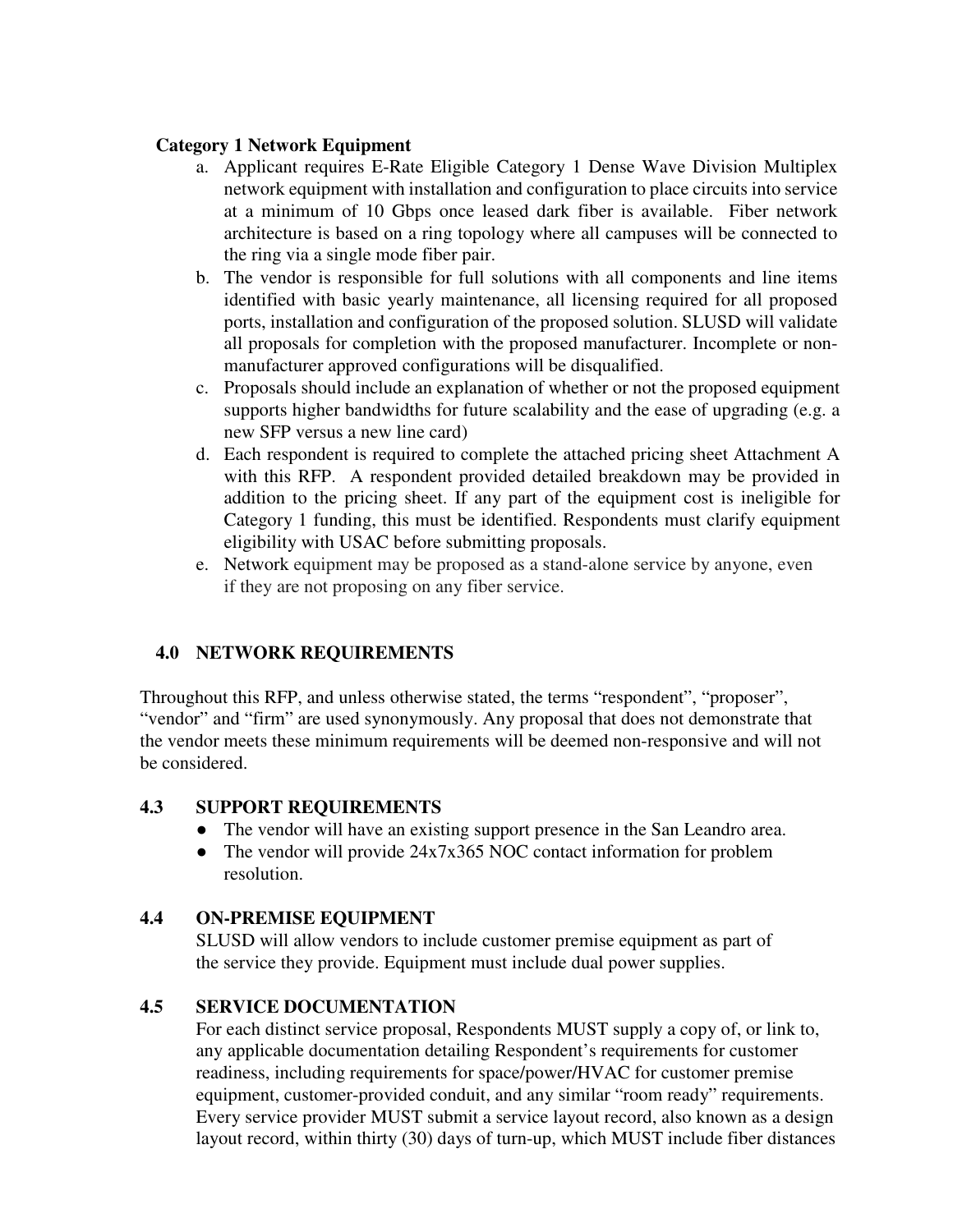between end locations and major intermediate sites.

#### **4.6 ADOPTION OF NEW TECHNOLOGIES**

SLUSD reserves the right to substitute, without financial penalty, the functional equivalent of existing services as new technologies emerge. Respondents SHOULD address how new technologies and services will be handled within the terms of the contract during the life of the agreement. While SLUSD is willing to enter into a multiple year agreement, it is SLUSD's expectation that such an agreement will permit the adoption of new technologies without penalty during the life of the agreement.

### **4.7 OPTIONAL SERVICES**

Respondents are permitted to propose optional services not specifically requested by SLUSD as part of this RFP, however SLUSD shall be under no obligation to consider, nor adopt, any such services.

### **4.8 UPGRADES**

Following installation of any awarded service, and during the term of that service, including those ordered on multiple year terms, the Respondent agrees that SLUSD SHALL have the right to upgrade the existing service to a higher bandwidth service without incurring termination liability, as defined below, and without modifying the term of the initial contract. In the event that SLUSD elects to upgrade an existing service, Respondent shall have the first option to provide that service at a cost that reflects, in SLUSD's sole discretion, a fair market price. If, upon receipt of a formal written request to upgrade a service, the Respondent is unable, for whatever reason, to provide the upgrade, SLUSD reserves the right to cancel the existing service, and to request proposals from other service providers who can provide the higher bandwidth service. In such instances, SLUSD will provide the existing Respondent with evidence of the change, and will not be subject to any early termination liability. If the Respondent is able to provide service but only at a cost that is in excess of what SLUSD, in its sole discretion, considers a fair market price, SLUSD reserves the right to cancel the existing service, and to request proposals from other service providers who can provide the upgrade at a fair market price. SLUSD will provide the existing Respondent with evidence of the change, and will not be subject to any early termination liability.

### **4.9 RELOCATIONS**

Following the award of service, and during the term of that service, including those ordered on multiple year terms, the Respondent agrees that SLUSD shall have the right to relocate the existing service to different A or Z locations, without incurring any early termination liability, as defined below, and without modifying the term of the initial contract. In the event that SLUSD elects to relocate an existing service, Respondent shall have the first option to provide that service at a cost that reflects, in SLUSD's sole discretion, a fair market price. If, upon receipt of a formal written request to relocate a service, the Respondent is unable, for whatever reason, to provide the relocation, SLUSD reserves the right to cancel the existing service, and to request proposals from other service providers who can provide the relocated service.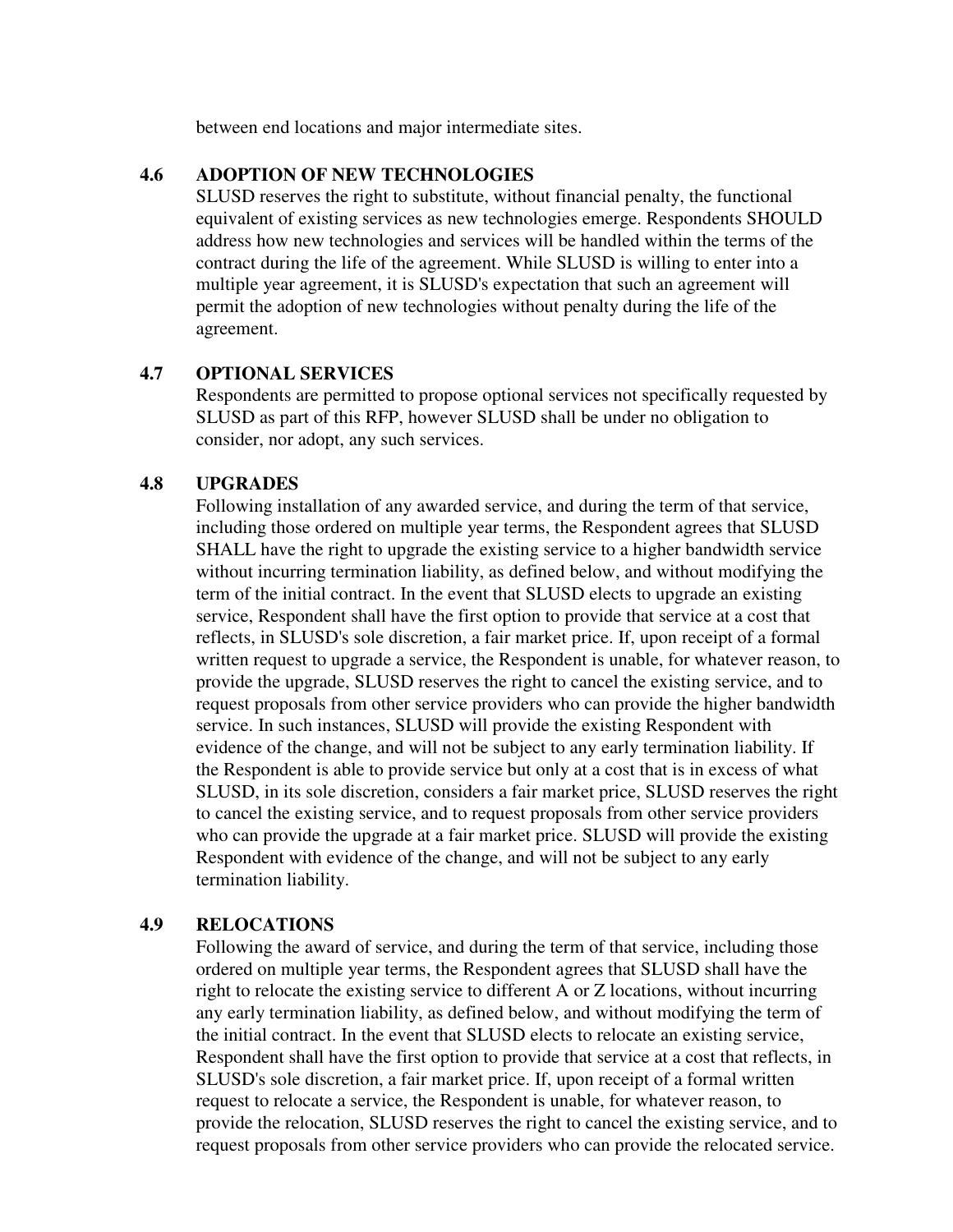In such instances, SLUSD will provide the existing Respondent with evidence of the change, and will not be subject to any early termination liability.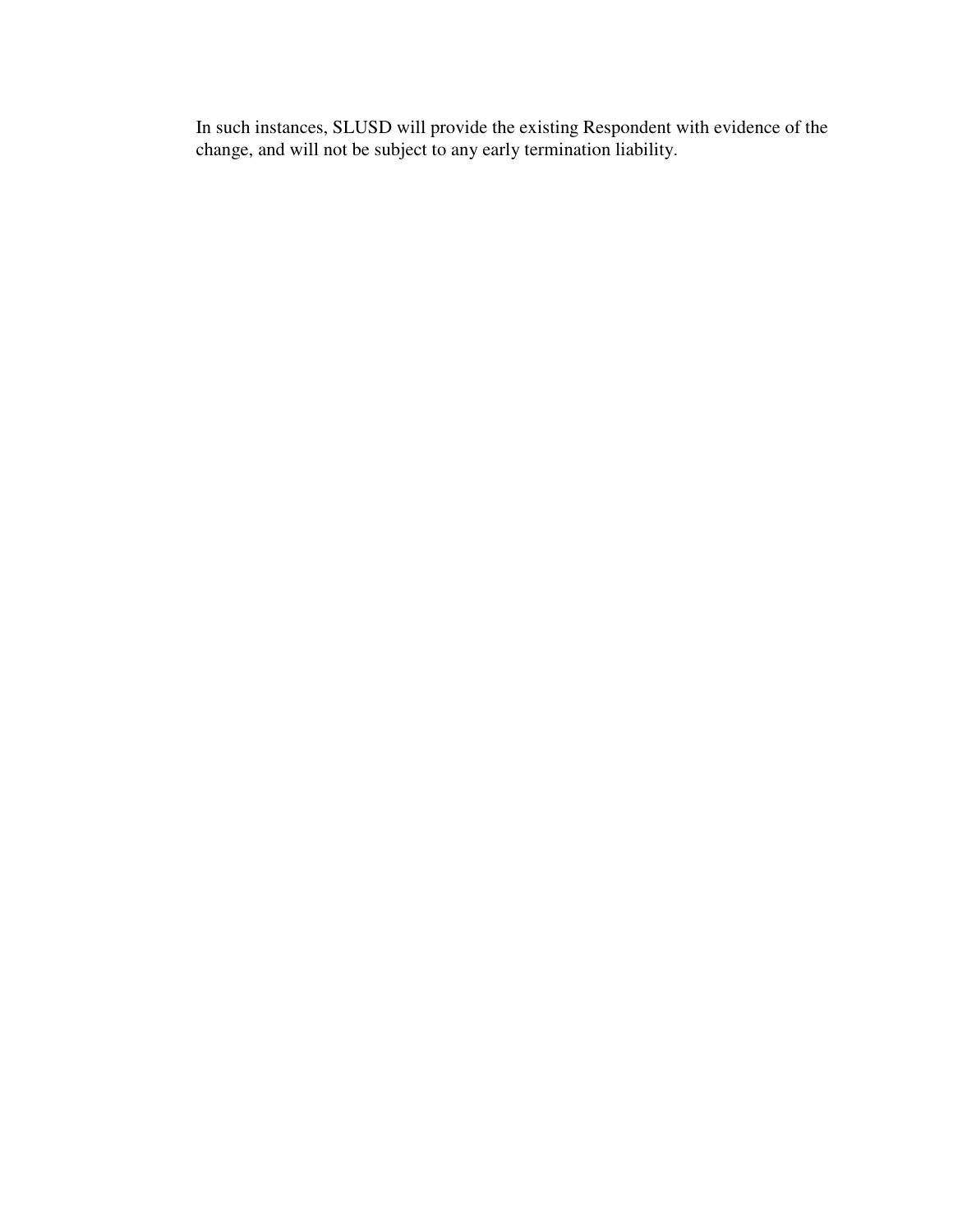### **5.0 SERVICE AVAILABILITY**

### **5.1 UPTIME GUARANTEE**

The vendor will guarantee network availability of 99.99% for a given month excluding scheduled maintenance. Scheduled maintenance is downtime for which the vendor will provide SLUSD seven (7) business days advance written notice. In the event of any unscheduled downtime, SLUSD and the vendor will jointly determine the cause of the downtime. If such downtime is in excess of  $00.01\%$  for a given month excluding scheduled maintenance, vendor shall make reasonable and appropriate accommodations to SLUSD.

### **5.2 NOTIFICATION**

The vendor will promptly notify SLUSD as soon as reasonably possible of all outage events via e-mail to designated SLUSD contacts. Such notifications will indicate the nature of the problem, the actions taken to remedy current problems, and measures implemented to avoid similar outages and problems of a similar nature in the future.

### **5.3 SERVICE LEVEL AGREEMENT**

- 1. Network operations center: Solution will provide customer support functions including problem tracking, resolution and escalation support management on a 24x7x365 basis. Customer has the right and is encouraged to call concerning any problems that may arise relative to its connection with vendor provided services.
- 2. Trouble reporting and response: Upon interruption, degradation or loss of service, Customer may contact Vendor by defined method with a response based on trouble level. Upon contact from the Customer, the Vendor support team will initiate an immediate response to resolve any Customer issue. Customer will receive rapid feedback on trouble resolution, including potential resolution time.
- 3. Escalation: In the event that service has not been restored in a timely manner, or the Customer does not feel that adequate attention has been allocated, the Customer can escalate the trouble resolution by request. A list of escalation contacts will be provided when the implementation schedule is completed.
- 4. Resolution: The Customer will be notified immediately once the problem is resolved and will be asked for verbal closure of the incident.
- 5. Trouble reporting, escalation and resolution: A detailed trouble reporting, escalation and resolution plan will be provided to the district.
- 6. Measurement: Time starts from the time the Customer contacts the vendor and identifies the problem. Credits for outages of a certain duration or longer will be identified.
- 7. Reports: Upon request, an incident report will be made available to the Customer within five (5) working days of resolution of the trouble.
- 8. Link performance per segment: The service will maintain the proposed link performance throughout the term of the contract.
- 9. Historical uptime: Provide aggregate uptime statistics for your proposed service in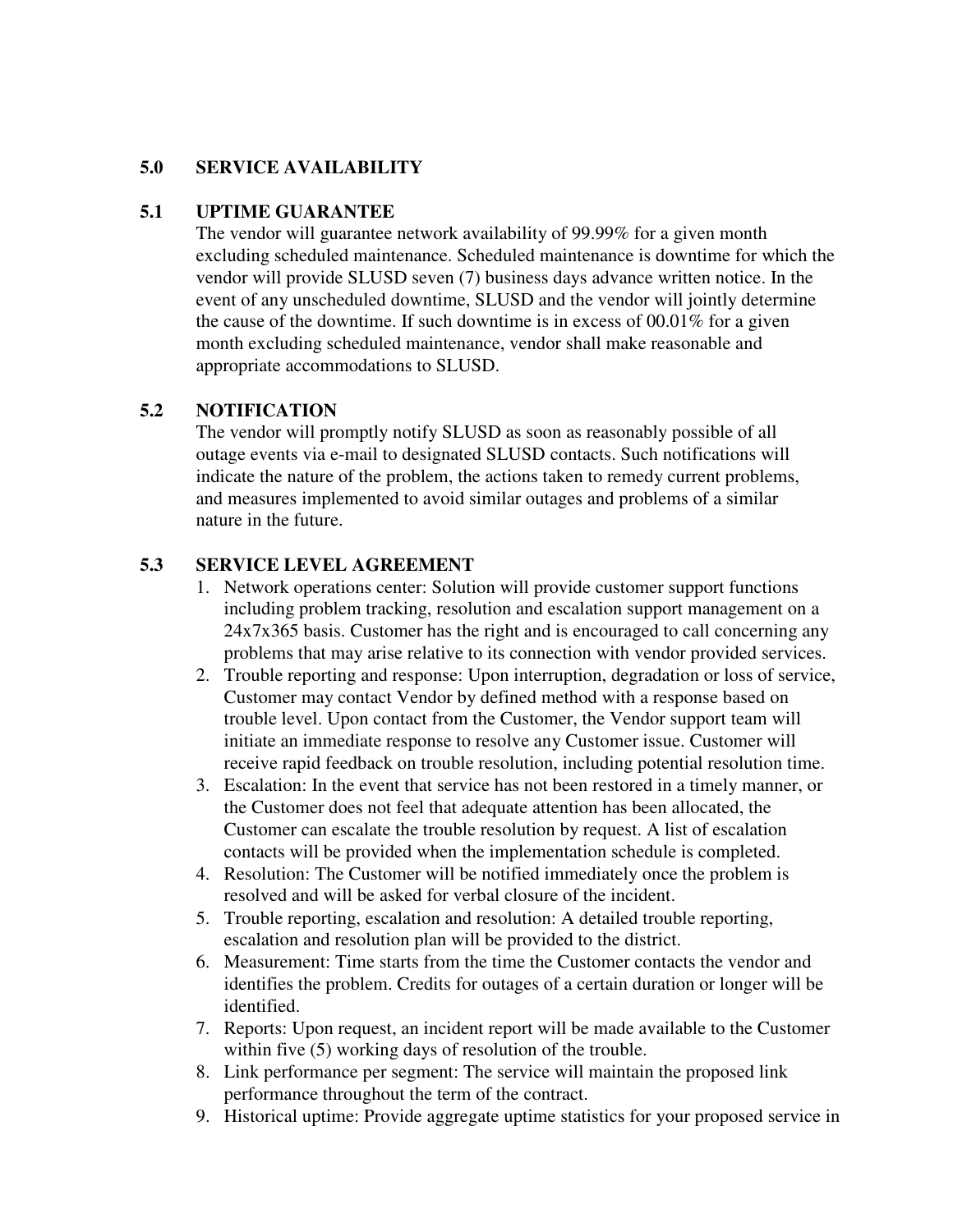the geographic area encompassing Applicant.

10. If network trouble occurs, the provider will deliver swift, state-of-the-art problem detection, diagnosis, and resolution. Vendor shall describe commitments and compensation for non-performance.

# **6.0 PROPOSAL CONTENT**

- 1. Failure to include any requested information noted as required by the respondent may be grounds for disqualification.
- 2. Description of Proposal
	- a. Respondent's proposal should include all sites for the option proposed. If the respondent proposes leased dark fiber or leased lit fiber – all sites must be included in the response. Failure to include all sites in a proposed option could be considered ground for disqualification.
	- b. Respondent will provide a description of their proposal for all services and solutions.
	- c. Description will include an overview of the proposal, any deviations from the requested architecture, design or requirements, assumptions made, and other detail Applicant may find useful or necessary (or could differentiate the solution from a competing proposal).
- 3. Timeline
	- a. For each response, respondents must include a timeline for bringing all sites online.
	- b. Proposals requiring little to no special construction should be able to bring all sites online by the July 1 start of the funding year.
	- c. For solutions requiring special construction, a schedule of bringing sites online must be included with an explanation of how this timeline shifts if the date of the E-rate funding commitment shifts.
- 4. Demarcation
	- a. All solutions must terminate service or infrastructure in the demarcation point at each address specified in the pricing sheet.
	- b. Solutions bringing service to the property line but not to the demarcation point are not acceptable.
	- c. Respondent must specify specific demarcation setup included in base fees, e.g. wall mounted CPE and CAT6a handoff, rack mount patch panel, etc.
- 5. Network Diagram
	- a. For each response, respondents must include a network diagram displaying the paths to be used to serve each endpoint.
	- b. Diagrams must show if circuits are routed through any aggregation hubs, equipment, or third-party facilities between hub site and each endpoint.
- 6. References
	- a. For each response, respondent must provide 3 references from current or recent customers (preferably K-12) with projects equivalent to the size of Applicant.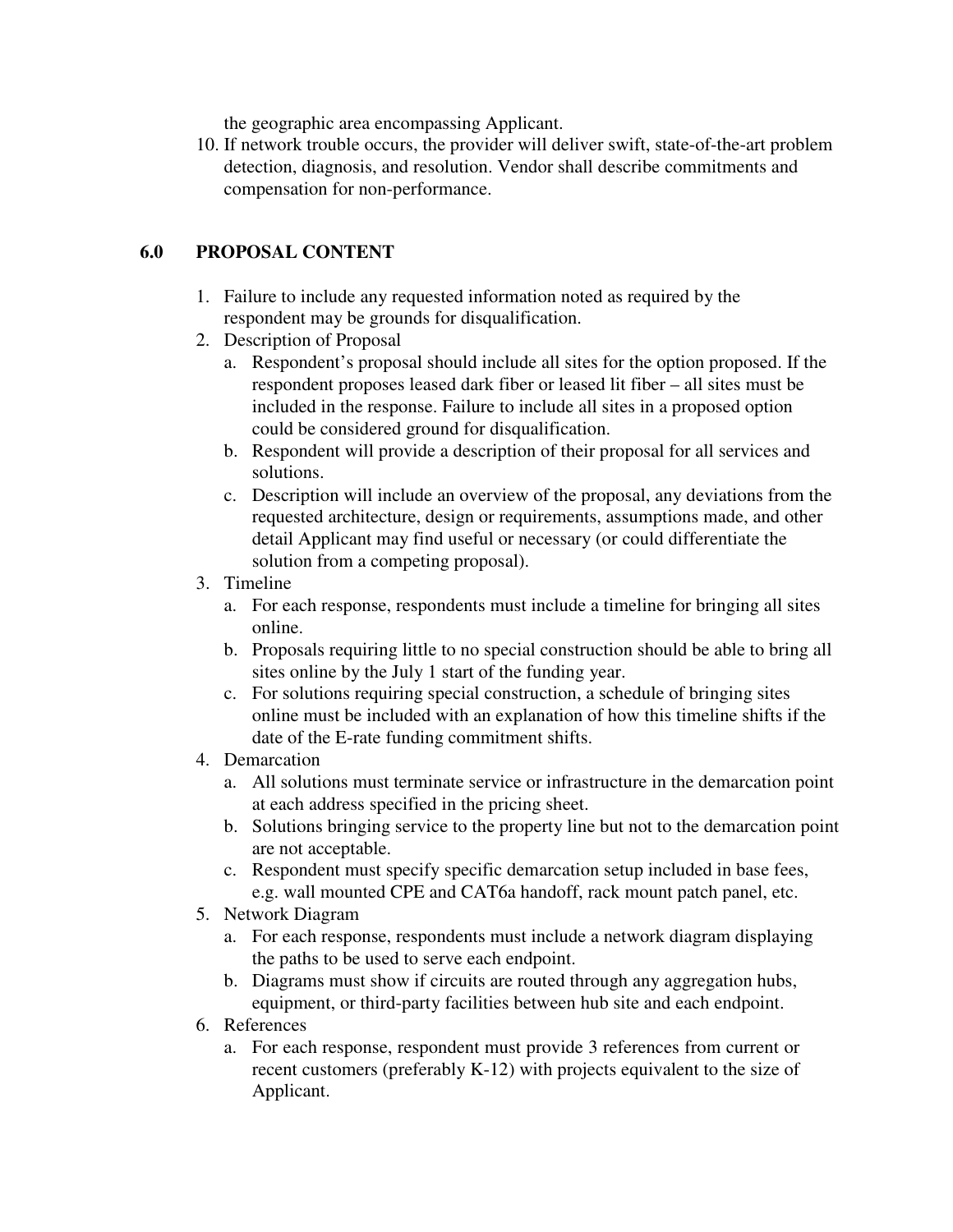- b. If respondent responds to more than one option (e.g. leased lit fiber service as well as leased dark fiber), provide 3 references for each.
- 7. E-rate Program Integrity Assurance (PIA) Review
	- a. If their solution is chosen, respondents are required to promptly provide Applicant with any information being requested as part of PIA review.
	- b. Vendors may assist applicants with preparing funding requests or responding to PIA questions and may speak directly with PIA reviewers.
	- c. For all responses that include special construction, the respondent agrees to, by submitting its response, produce all construction labor, construction materials and other cost information requested during PIA review.
	- d. All responses must agree, in writing, to this section with a yes or no answer. Answering no or failure to answer at all may be grounds for disqualification.
- 8. Required Notice to Proceed and Funding Availability
	- a. Applicant will follow the purchasing policies of the Applicant Board and requirements and procedures of the FCC's E-rate program as administered by the Universal Service Administrative Company to be eligible for all available funding.
	- b. The implementation of any associated contracts resulting from this competitive RFP process will be dependent on the district's issuance of a written Notice to Proceed.
	- c. E-rate funding notification alone will not signify Notice to Proceed. The district will have the right to allow the contract to expire without implementation if appropriate funding (including any state matching funds for special construction projects) does not come available.

# **9. Customer Support**

- a. Vendor shall provide the following:
	- Contact information and background of technical support team.
	- Trouble ticket procedures and escalation intervals
	- Billing dispute resolution process
	- Description of web-based interface for billing, trouble reporting, etc., if available.

**E-Rate Requirements.** This Project Scope may be contingent on the level of approved funding from the Universal Service Fund's Schools and Libraries Program, known as E-Rate. The District, in its sole discretion, may or may not proceed with the Project, in whole or in part, with or without E-Rate approval.

Firms are required to participate and be in full compliance with all current and future requirements issued by the Schools and Libraries Division of the Universal Service Corporation ("SLD") for participation in the E-Rate Program.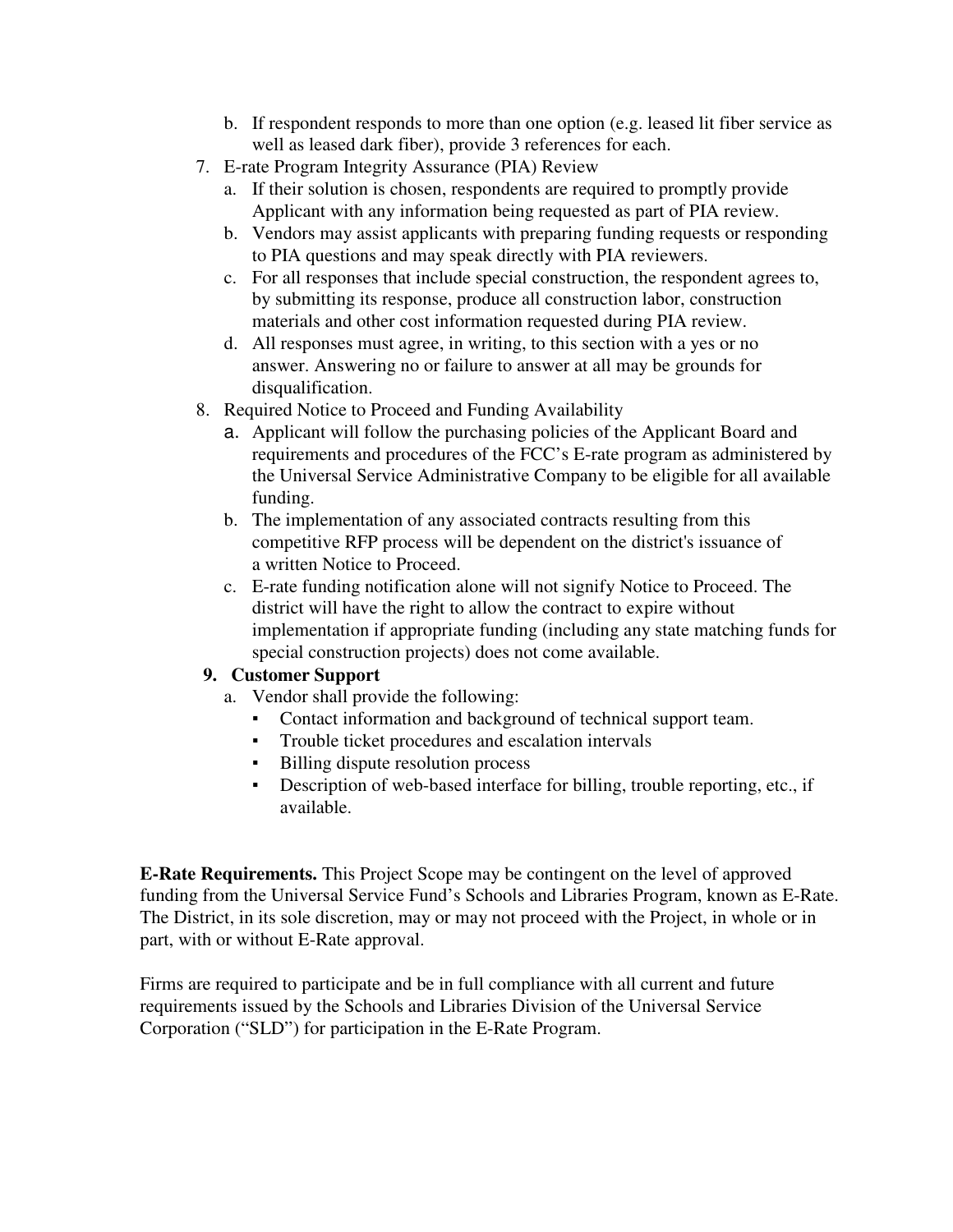This RFP is not a formal request for bids, or an offer by the District to contract with Firms responding to this RFP. The District reserves the right to reject any and all Proposals. The District also reserves the right to amend this RFP as necessary. All materials submitted to the District in response to this RFP shall remain the property of the District. The District shall not be responsible for the costs of preparing any Proposal in response to the RFP. The District reserves the right to waive any irregularities or informalities in any Proposal.

#### **Attachments and Exhibits:**

Map of termination points as set forth in **Attachment "1"**  Proposal Contents as set forth in **Attachment "2."** E-RATE SUPPLEMENTAL TERMS AND CONDITIONS attached hereto as **Attachment "3".**  Pricing Spreadsheet and location of termination points as set forth in **Attachment "A"**

**Award of Contract**. The contract for the Project, if awarded, will only be by action of the District's Governing Board to the Firm that meets the qualifications established by this RFP. No Firm may withdraw its Proposal for a period of ninety (90) days after the award of the contract for the Project. During this time, Firm shall guarantee the prices quoted in its Proposal.

### **Resulting Agreement**

SLUSD's Request for Proposals, and the Respondent's response, will be incorporated into the Agreement as Exhibits. An individual authorized to legally bind respondent(s) must sign the response.

The District reserves the right to contract with any Firm responding to this RFP for all or portions of the above-described Services, to reject any proposal as non-responsive, and not to contract with any Firm for the Services described herein. Any Firm selected will be required to negotiate a mutually agreeable contract, subject to approval by the District's Governing Board. The District makes no representation that participation in the RFP process will lead to an award of contract or any consideration whatsoever. The District shall in no event be responsible for the cost of preparing any proposal in response to this RFP.

Responses to this RFP will become the property of the District and subject to the California Public Records Act, Government Code sections 6250 et seq. Those elements in each response that are trade secrets as that term is defined in Civil Code section 3426.1(d) or otherwise exempt by law from disclosure and which are prominently marked as "TRADE SECRET," "CONFIDENTIAL," or "PROPRIETARY" may not be subject to disclosure. The District shall not be liable or responsible for the disclosure of any such records including, without limitation, those so marked if disclosure is deemed to be required by law or by an order of the Court. A Firm that indiscriminately identifies all or most of its response as exempt from disclosure without justification may be deemed non-responsive. In the event the District is required to defend an action on a Public Records Act request for any of the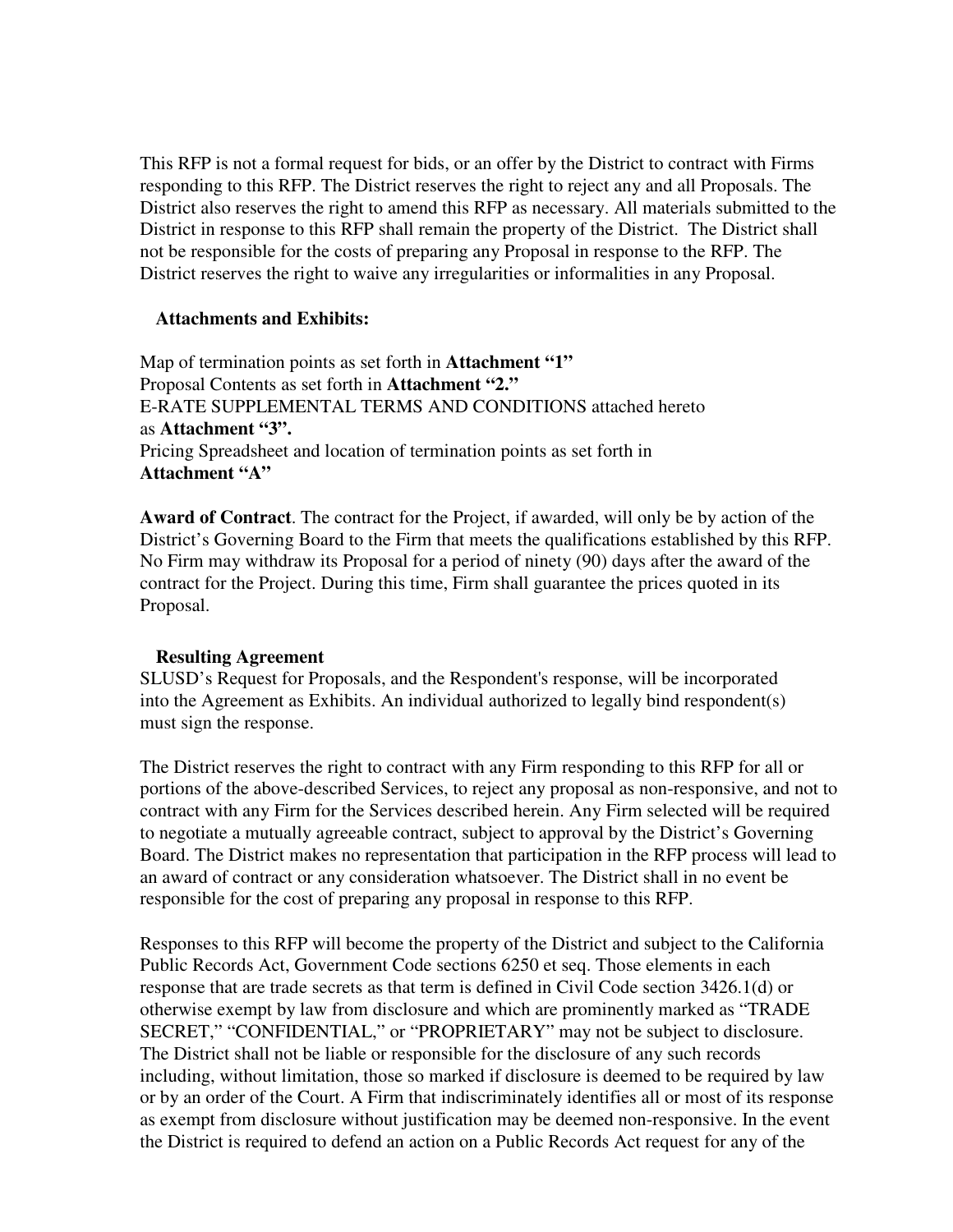contents of a response marked "Confidential," "Proprietary," or "Trade Secret," the Firm agrees, by submission of its response for the District's consideration, to defend and indemnify the District from all costs and expenses, including attorneys' fees, in any action or liability arising under the Public Records Act.

All information provided by Firm will be subject to verification.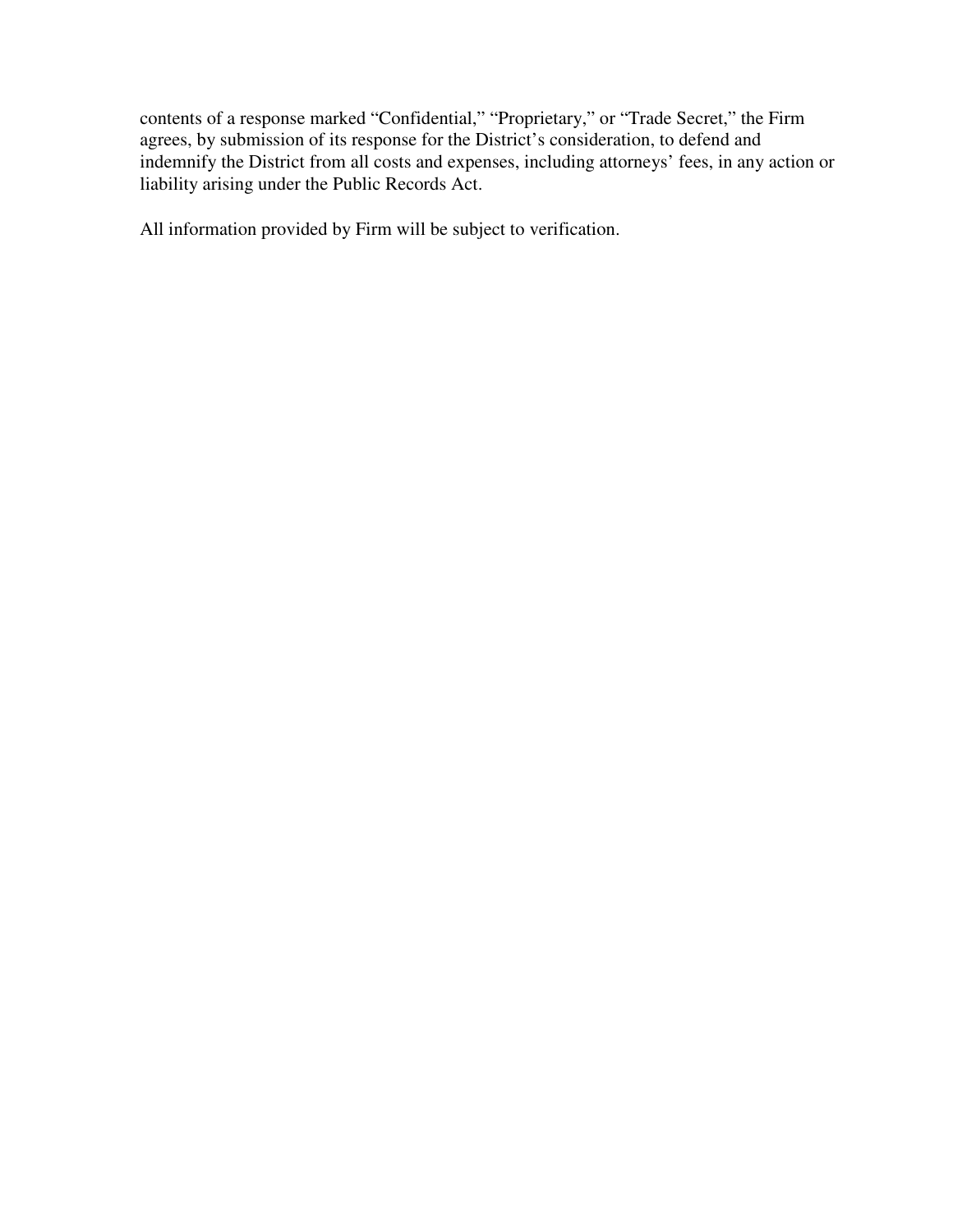## **7.0 GENERAL TERMS AND CONDITIONS**

**General** This information to respondent(s)s is in addition to any instructions or conditions stated elsewhere in the Contract Document.

**Proposals** To receive consideration, Proposals shall be made in accordance with the following instructions:

**Deadline for Receipt of Proposals** Proposals will be received prior to **3:01 PM on 01/12/2021** after which time the proposals will be opened and reviewed by the evaluation committee.

Submittal instructions (Electronic submission only)

Proposals will only be accepted electronically by Email to *Isimon@slusd.us AND MHarken@csmcentral.com* with the subject line, "Lit/Dark Fiber Wide Area Network" by January 12, 2021 at 3:00 p.m. (Local Time). SLUSD is not responsible for any technical difficulties with the submission of the proposal. Proposals received after the date and time indicated will be rejected.

- 1. Questions must be sent to lsimon@slusd.us AND MHarken@csmcentral.com by 3:00 P.M on December 29, 2020. **Questions received after that date will not be answered.** SLUSD is required to post both this RFP and Form 470 on the USAC EPC Portal site. Questions and responses will be posted on the district's website and the EPC portal site. In the event that there is a discrepancy between in documentation posted in multiple locations, the controlling (master) document will always be located at district website: https://www.slusd.us/techprocurement
- 2. Proposals shall be received electronically by Email to lsimon@slusd.us AND MHarken@csmcentral.com before **3:01 PM on January 12, 2021**. Late submissions will not be accepted or considered.

| Date & Time            | <b>Activity</b>                         |  |
|------------------------|-----------------------------------------|--|
| December 7, 2020       | 2021/2022 FCC Form 470 Posted           |  |
| December 11, December  | <b>SLUSD Publication Dates</b>          |  |
| 19, 2020               |                                         |  |
| December 29, 2020      | Deadline for questions and requests for |  |
|                        | clarification by 3:00 P.M. Pacific Time |  |
| <b>January 5, 2020</b> | Responses to questions/addenda posted   |  |
| January 12, 2021       | Responses due prior to 3:00 P.M Pacific |  |
|                        | Time                                    |  |
| January 14, 2021       | Estimated award decision date           |  |
| February 9, 2021       | <b>Estimated Board Award</b>            |  |

#### **Estimated Timeline of Events**

**THE PROPOSAL –** All items on the form should be stated in figures, and signatures of all individuals must be in long hand. The completed form should be without interlineations, alterations, or erasures. Retain one copy for your file and return one complete set provided with the proposal.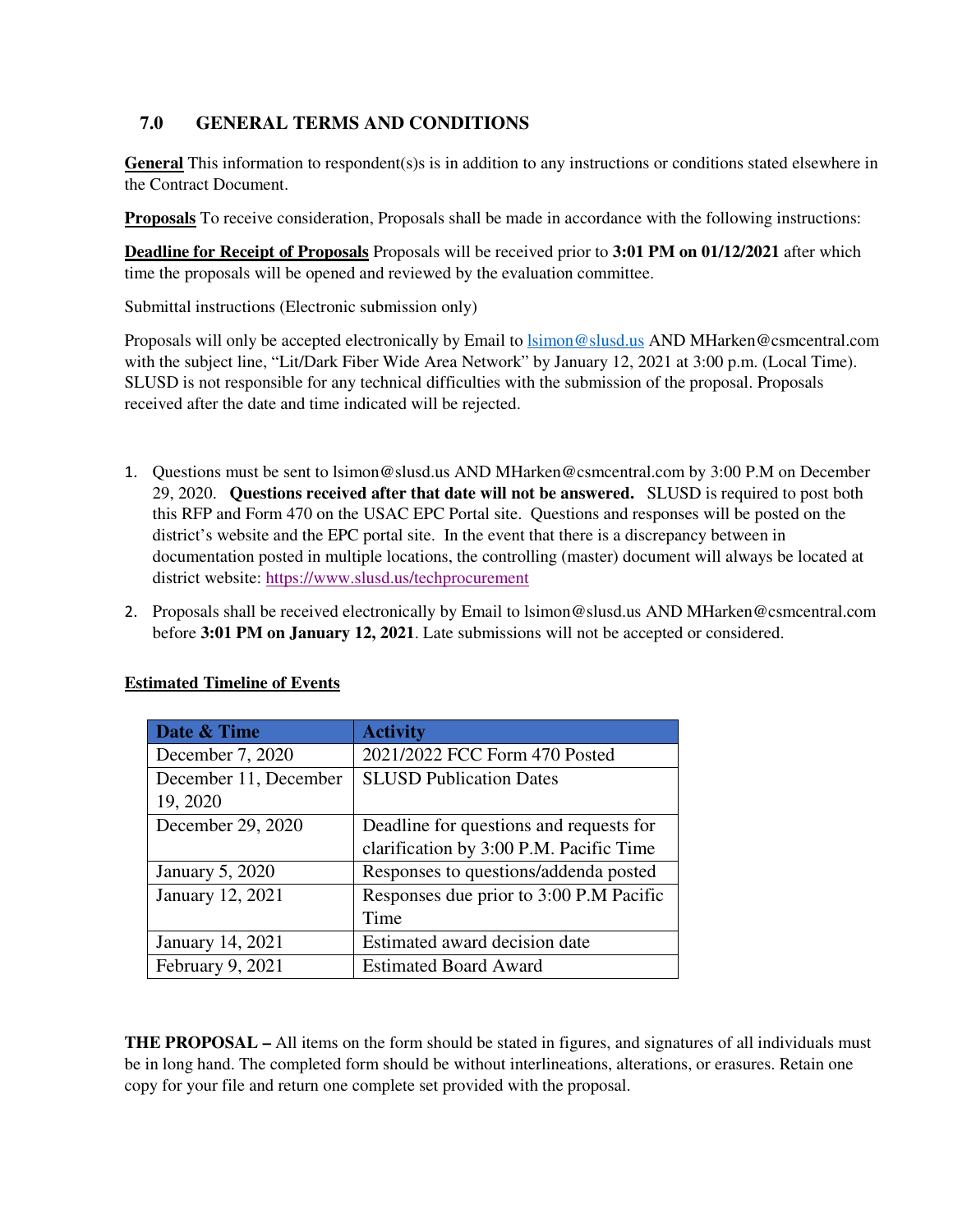**FAX PROPOSALS –** Facsimile copies of proposals will not be accepted for formal advertised RFPs.

**DEFINITIONS –** Responsible; a proposing party possessing the skill, judgment, integrity and financial ability necessary to timely perform and complete the contract being proposed. Responsive; a proposal which meets all of the specifications set forth in the request for proposals.

**NAME AND NATURE OF PROPOSER'S LEGAL ENTITY –** The respondent(s) shall specify in the proposal and in the bond, if furnished as a guarantee, the name and nature of its legal entity and any fictitious name under which it does any business covered by the bond. The proposal shall be signed under the correct firm name by an authorized officer.

**WITHDRAWAL OF PROPOSALS –** Proposals may be withdrawn by the respondents prior to the time fixed for the opening of bids, but may not be withdrawn for a period of ninety (90) days after the opening of bids. A successful respondent shall not be relieved of the bid submitted without the District's consent or respondent's recourse to public Contract Code Sections 5100 et. seq.

**ASSIGNMENT OF CONTRACT OR PURCHASE ORDER –** The respondent(s) shall not assign or transfer by operation of law or otherwise any or all of its rights, burdens, duties or obligations without the prior written consent of the surety on the bond, if any, and the District.

**BID NEGOTIATIONS –** A bid response to any specific item of this bid with terms such as "negotiable" "will negotiate" or of similar intent, will be considered as nonresponse to the specific item.

**PRICES** – Prices should be typed and shown as instructed on the bid form for each item, in the amount of quantity specified in the bid form. Taxes shall not be included. Errors may be crossed off and corrections made prior to bid opening only, and must be initialed in ink by the person signing the response or respondent's authorized representative. If during the contract period there should be a decrease in prices of the items bid, a corresponding decrease in prices on the balance of the deliveries shall be made to the District for as long as the lower prices are in effect, but at no time shall the prices charged the District exceed the prices bid. The District shall be given the benefit of any lower prices which may, for comparable quality and delivery be given by the contractor to any other school district or any other state, county, municipal or local governmental agency in Alameda County for products listed herein.

**TAXES –** Taxes shall not be included in unit prices. The District will pay only the State Sales and Use Tax; however, California Use Tax will be paid to out-of-state vendors only when their permit number is shown on both their bid and invoices. The successful respondent(s) shall list separately any taxes payable by the District and shall certify on the invoices that Federal Excise Tax is not included in the prices listed thereon. Federal Excise Tax is not applicable, as school districts are exempt therefrom. The District, upon request, shall furnish the contractor such Federal Tax Exemption Certificates as may be required,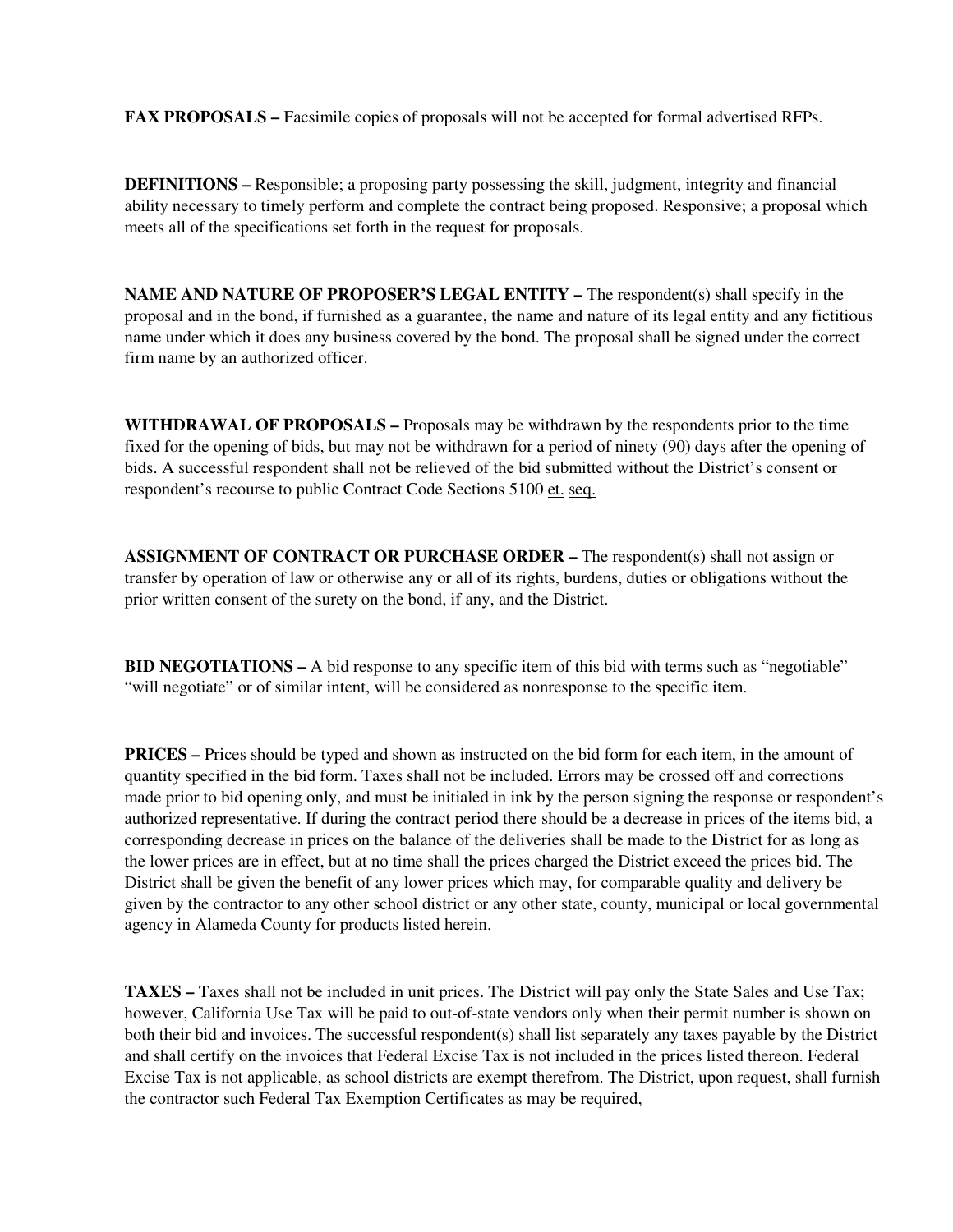**PERFORMANCE GUARANTEE – The successful respondent(s) may be required to provide a performance** guarantee. Such requirement shall be at the discretion of the District's Purchasing Agent. A continuous performance bond in the amount of 100% of the total amount of the award executed by a surety satisfactory to the District and filed with the Purchasing Agent is the preferred form of performance guarantee. Said bond, if required, shall be furnished within ten (10) calendar days from the date of Notice of Award. Failure to promptly submit a performance guarantee when requested may result in the rejection of an otherwise acceptable low bid.

**BRAND NAME AND NUMBER – The respondent(s) shall state the brand name and number in the column** provided. If none is indicated, it shall be understood that the respondent is quoting on the exact brand name and number specified in the bid form. Should any item for which bids are requested by patented, or otherwise protected or designated by the particular name of the maker and the respondent desires to bid on an item of equal character and quality, he may offer such substitute item by clearly indicating that such substitution is intended and specify the brand. Such substitution shall be accepted only if deemed by the Purchasing Agent to be equal in all respects to that specified. If samples are requested by the Purchasing Agent for this determination, they shall be submitted in accordance with Paragraph 12, except that they may be submitted after the bid opening.

**QUANTITY AND QUALITY OF MATERIALS OR SERVICES – The successful respondent(s) shall** furnish and deliver the quantities designated in the bid or purchase order. All materials, supplies or services furnished under the contract shall be in accordance with the bid specifications and the District's sample or the sample furnished by the respondent(s) and accepted by the District. Materials or supplies which, in the opinion of the Purchasing Agent, are not in accordance and conformity with said specifications and samples shall be rejected and removed from the District premises at the respondent's expense. When a sample is taken from a shipment and sent to a laboratory for testing and the test shows that the sample does not comply with the bid specifications, the cost of such test shall be paid by the respondent(s). In bidding, the respondent(s) certifies that all materials conform to all applicable requirements of CAL OSHA and all other requirements of law. All items of equipment and individual components, where applicable standards have been established, shall be listed by the Underwriter Laboratories, Inc., and bear the UL label.

**DISTRICT REQUIREMENTS – The quantity shown is the estimate of consumption annually for the** contract period. The needs of the District may be substantially more or less than such referenced quantities. The articles, supplies or services listed in the bid and required during the contract period shall be ordered and purchased from the successful respondent(s) during such period. The District shall have the right to issue purchase orders up to and including the last day of the contract period even though the time provided for delivery may extend beyond such period. The District reserves the right to acquire from other sources during the life of the contract such items as may be required for testing, evaluation or experimental purposes, or for special programs of an emergency nature, and purchases made by individual schools.

**ACCEPTANCE OR REJECTION OF BIDS –** The District may purchase an individual item or combination of items, whichever is in the best interest of the District, provided also that respondent(s) may specify that the District's acceptance of one item shall be contingent upon the District's acceptance of one or more additional items submitted in the same bid. Bids shall remain open and valid and subject to acceptance for ninety (90) calendar days after the bid opening.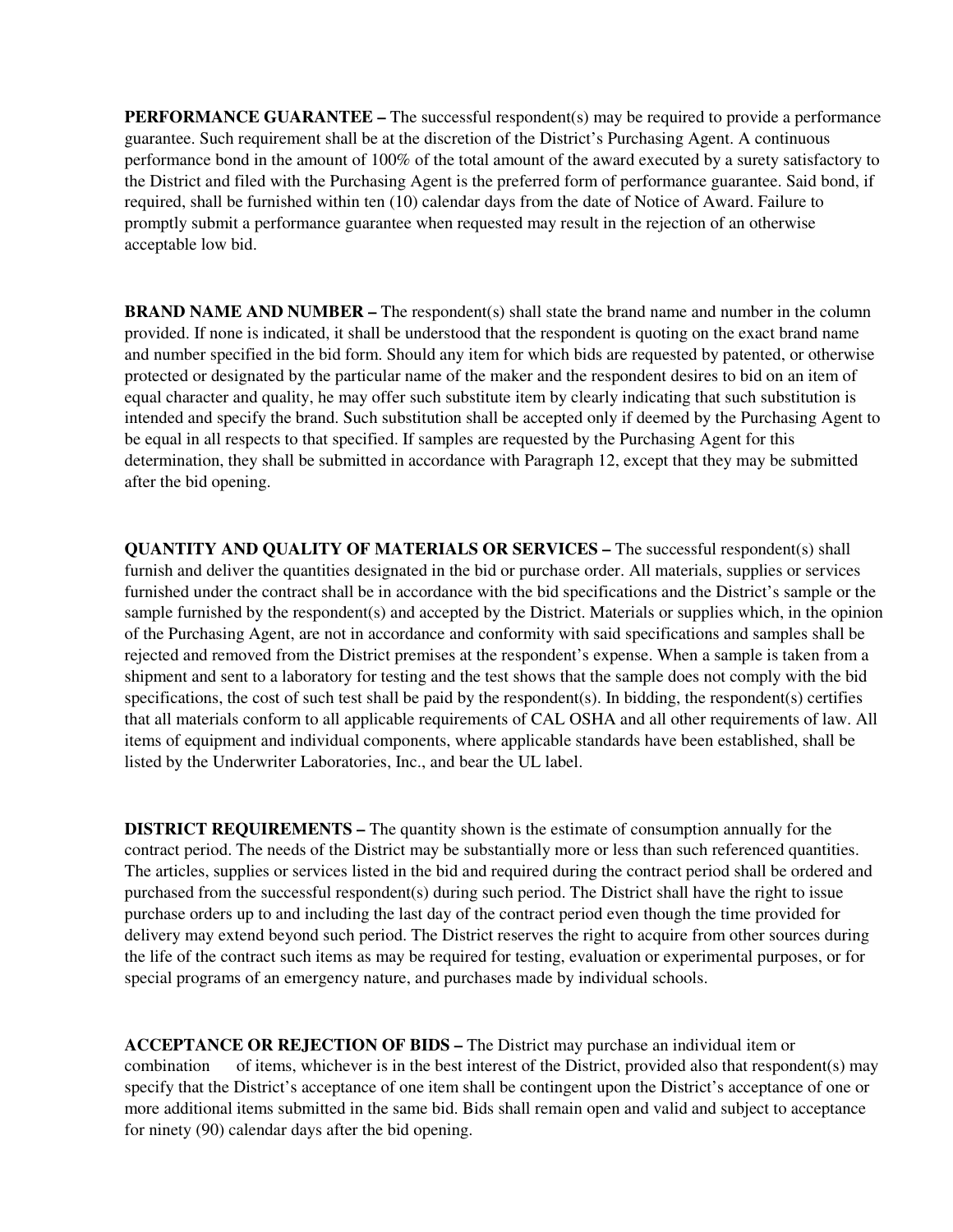**BID EXCEPTIONS –** All exceptions which are taken in response to this bid must be stated clearly. The taking of bid exceptions or providing false, incomplete or unresponsive statements may result in the disqualification of the bid. Allowance of exceptions will be determined by the governing board whose decisions shall be final. Any bid exceptions or additional conditions requested after bid closure, which are not detailed within the bid response, may result in disqualification of the bid. No oral or telegraphic modification of any bid submitted will be considered and a confirmation of the telegram duly signed by the respondent was placed in the mail prior to the opening of the bids.

**AWARDS –** The District reserves the right of determination that items bid meet or do not meet bid specifications. Further, the Board of Education reserves the right to accept or reject any or all bids and to waive any informality in the bidding.

**EXECUTION OF CONTRACT – Issuance of a Purchase Order shall evidence the contractual agreement** between the respondent(s) and the District and the respondent's acceptance of these Bid Instructions and Conditions.

**DELIVERY –** Time and manner of delivery are essential factors in proper performance under the contract. Unless otherwise specified, the successful respondent(s) shall be responsible for delivery and shall pay all costs, including drayage, freight and packing for delivery to locations in the District as may be specified in the bid form. Each item shall be securely and properly packed and clearly marked as to contents. All items purchased for delivery by truck or freight line shall be palletized. The preferred pallet size should be 48" long by 40" wide. All shipments shall be accompanied by a packing slip and the District purchase order number shall appear on all cases and packages.

**MATERIAL SAFETY DATA SHEETS –** For all products requiring a Material Safety Data Sheet – The District requires that a Material Safety Data Sheet accompany all orders at the time of delivery.

**DEFAULT BY CONTRACTOR – The District shall hold the respondent(s) responsible for any damage,** which may be sustained due to failure to comply with any terms or conditions, listed herein. It is specifically provided and agreed that time shall be of the essence in meeting the contract delivery requirements. If the successful respondent(s) fails or neglects to furnish or deliver any of the materials, supplies or services listed herein at the prices named and at the time and place herein stated or otherwise fails or neglects to comply with the terms of the bid, the District may, upon written notice to the respondent, cancel the contract/purchase order in its entirety or cancel or rescind any or all items affected by such default, and may, whether or not the contract is cancelled in whole or in part, purchase the materials, supplies or services elsewhere without further notice to the respondent. The prices paid by the District at the time such purchases are made shall be considered the prevailing market price. Any extra cost incurred by such default may be collected by the District from the respondent, or deducted from any funds due the respondent.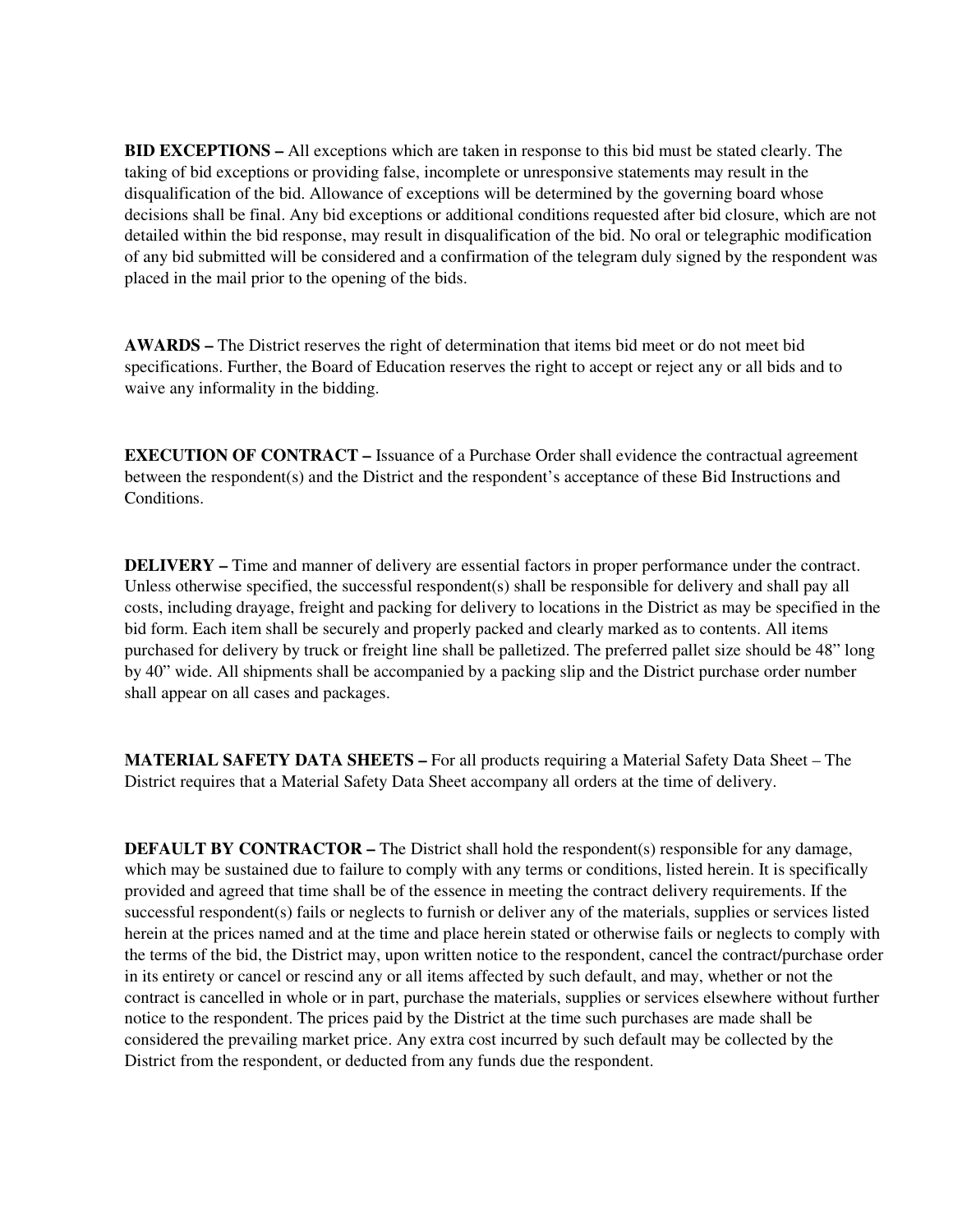**INSURANCE –** The successful respondent(s) shall maintain insurance adequate to protect him from claims under Workers' Compensation Laws and from claims for damages for personal injury, including death and damage to property, which may arise from respondent's operations under the contract. Also, the respondent may be required to file proof of such insurance, naming SAN LEANDRO UNIFIED as an additional insured by separate endorsement as follows: The respondent is required to provide proof of insurance to the Governing Board of a comprehensive general liability insurance policy providing occurrence based coverage to be in effect during the term of the contract. Bodily Injury shall be \$1,000,000, combined single limit or \$1,000,000 per person, \$1,000,000 per accident. Property Damage shall be \$500,000 per loss. Failure to furnish such evidence and insurance, if required, may be considered default by the respondent(s).

**INVOICES AND PAYMENTS –** Unless otherwise specified, the successful respondent(s) shall render invoices in duplicate for materials delivered or services performed under the contract, to Accounts Payable, **1145 ALADDIN AVE, SAN LEANDRO, CA 94577, DISTRICT OFFICE , IT DEPARTMENT**. Invoices shall be submitted under the same firm name as shown on the bid. The successful respondent(s) shall list separately any taxes PAYABLE BY THE District and shall certify on the invoices that Federal Excise Tax is not included in the prices listed thereon. The District shall make payment for materials, supplies, or services furnished under the contract within a reasonable and proper time after acceptance thereof and approval of the invoices by the authorized District Representative.

#### MISCELLANEOUS PROVISIONS:

- A. **Assignment of Contracts** The Contractor shall not assign or transfer by operation of law or otherwise any or all of its rights, burdens, duties or obligations without the prior written consent of the surety on the performance bond and the District.
- B. **Binding Effect** This Agreement shall inure to the benefit of and shall be binding upon the Contractor and District and their respective successors and assigns.
- C. **Severability** If any provisions of this agreement shall be held invalid or unenforceable by a court of competent jurisdiction, such holding shall not invalidate or render unenforceable any other provisions hereof.
- D. **Amendments –** The terms of this Agreement shall not be waived, altered, modified, supplemented or amended in any manner whatsoever except by written agreement signed by the parties.
- E. **Entire Agreement T**his Bid and all attachments thereto constitutes the entire agreement between the parties. There are no understandings, agreements, representations or warranties, express or implied, not specified in the Agreement. Bidder, by the execution of his/her signature on the Bid Form acknowledges that he/she has and read this Agreement, understands it, and agrees to be bound by its terms and conditions.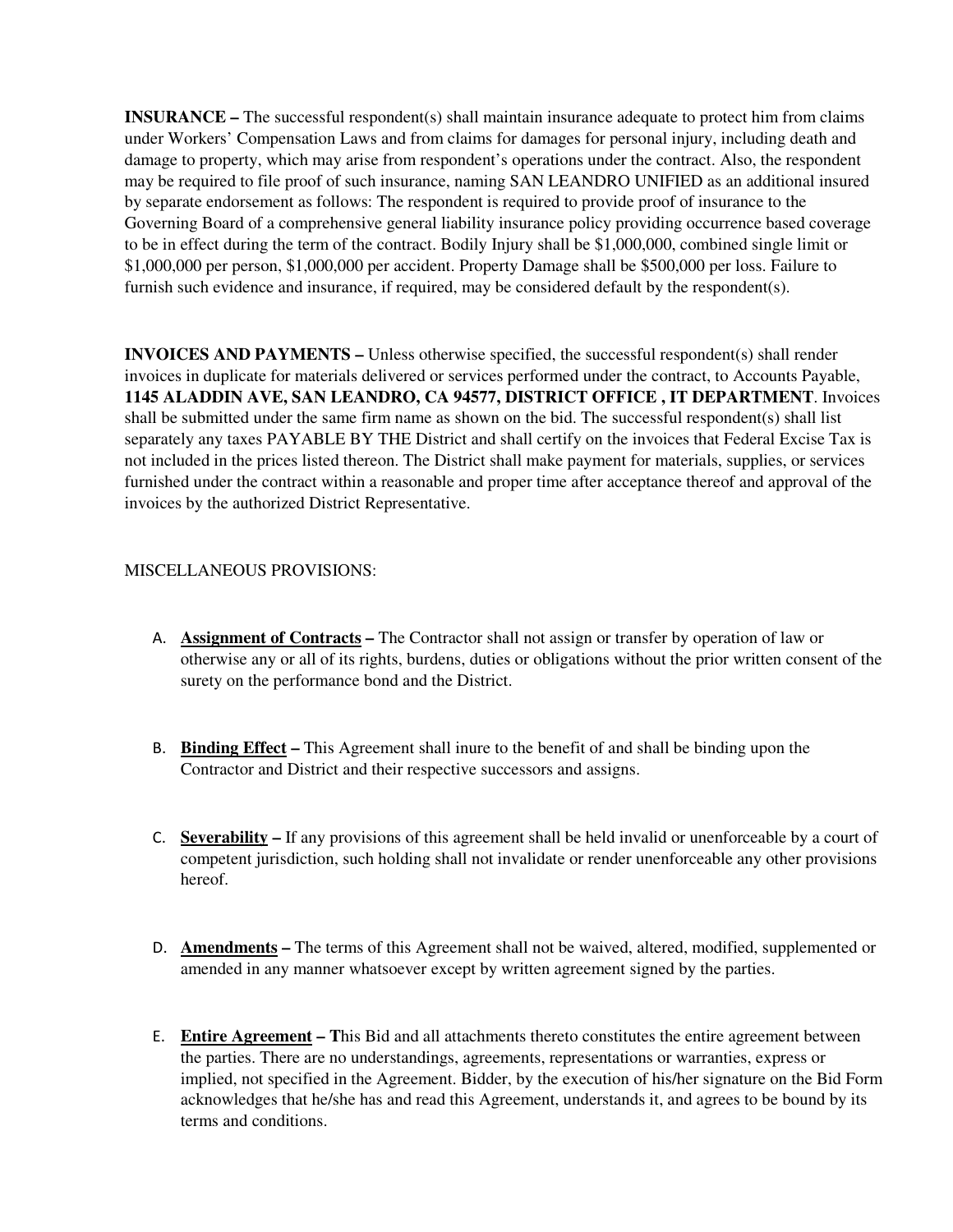- F. **Force Majeure Clause** The parties to the contract shall be excused from performance thereunder during the time and to the extent that they are prevented from obtaining, delivering or performing by act of God, fire, strike, loss or shortage of transportation facilities, lockout, or commandeering of materials, products, plants or facilities by the government, when satisfactory evidence thereof is presented to the other party, provided that it is satisfactorily established that the nonperformance is not due to the fault or neglect of the party not performing.
- G. **Hold Harmless Clause** The successful respondent agrees to indemnify, defend and save harmless SAN LEANDRO UNIFIED, its governing board, related divisions and entities, officers, agents, and employees from and against any and all claims, demands, losses, defense costs, or liability of any kind or nature which the District, it's officers, agents, and employees may sustain or inure or which may be imposed upon them for injury to or death of persons, or damage to property as a result of, arising out of, or in any manner connected with the respondent or respondent's agents, employees or subcontractor's performance under the terms of this contract, expecting only liability arising out of the sole negligence of the District.
- H. **Prevailing Law** In the event of any conflict or ambiguity between these instructions and state or federal law or regulations, the latter shall prevail. Additionally, all equipment to be supplied or services to be performed under the bid proposal shall conform to all applicable requirements of local, state and federal law.
- I. **Governing Law and Venue** In the event of litigation, the bid documents, specifications and related matters shall be governed by and construed only in accordance with the laws of the State of California. Venue shall only be with the appropriate state of federal court located in Alameda COUNTY.
- J. **Permits and Licenses** The successful respondent(s) and all of his employees or agents shall secure and maintain in force such licenses and permits as are required by law, in connection with the furnishing of materials, articles or services herein listed. All operations and materials shall be in accordance with law.
- K. **Contract Documents –** The complete contract includes the following documents: The advertisement for bids, the bid instructions and conditions, specifications and drawings, if any, the bid and its acceptance by the District, the purchase order, and all amendments thereto. All of these documents shall be interpreted to include all provisions of the other documents as though fully set out therein.
- L. **Independent Contractor –** While engaged in carrying out and complying with terms and conditions of the contract, the respondent agrees by his/her signature on the Bid Form that he/she is an independent contractor and not an officer, employee or agent of the District.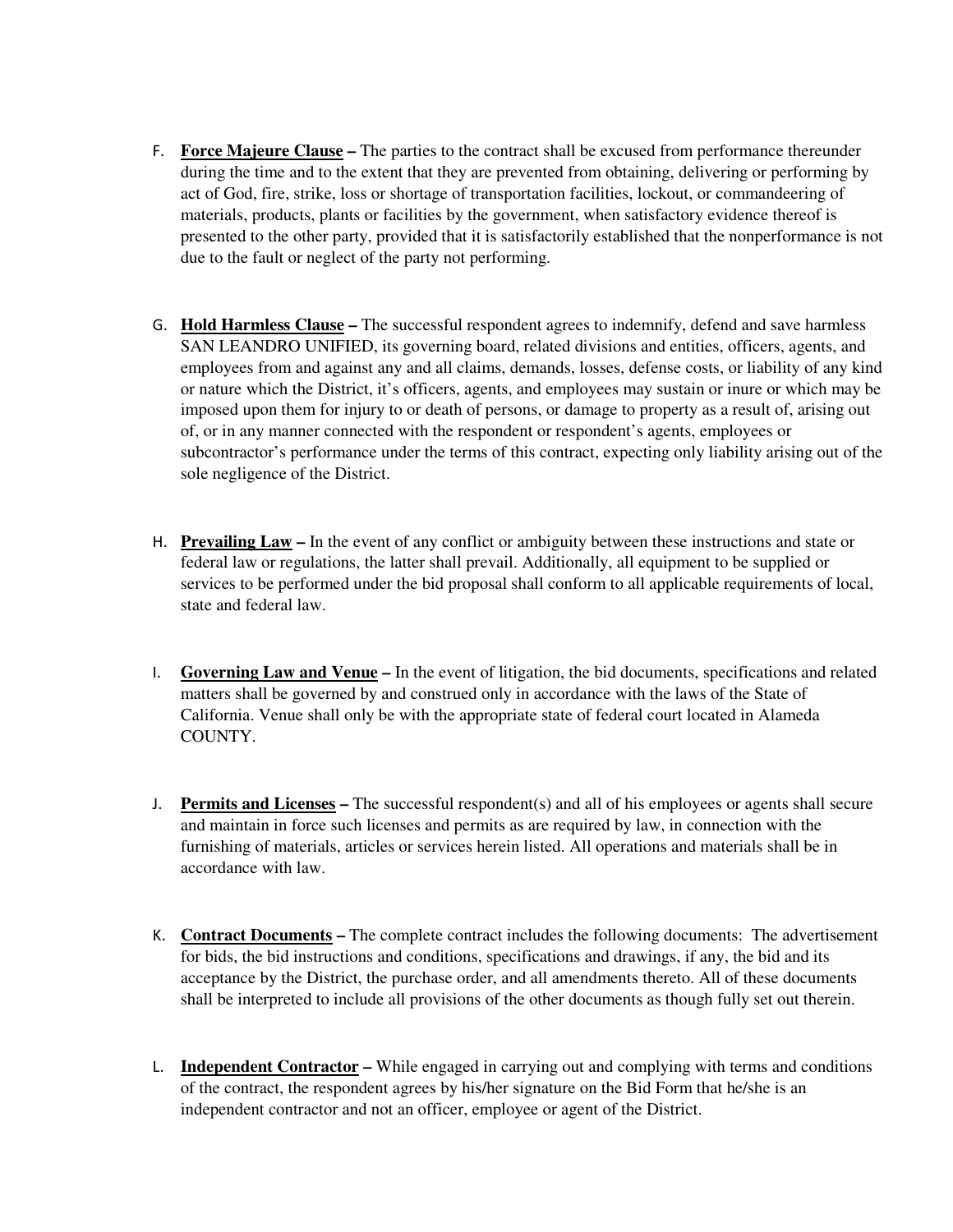- M. **Anti-discrimination** It is the policy of the SAN LEANDRO UNIFIED Board of Education, that in connection with all work performed under Purchasing Contracts there shall be no discrimination against any prospective or active employee engaged in the work because of race, color, ancestry, national origin, sex, or religious creed. Therefore, the respondent agrees to comply with applicable Federal and California laws including, but not limited to, the California Fair Employment and Housing Act. In addition, the successful respondent(s) agrees to require like compliance by all subcontractors employed on the work by him.
- N. **Termination Without Cause –** This Agreement may be terminated by the District upon giving thirty days advance written notice of an intention to terminate.
- O. **Product Shortages** If the successful respondent is unable to supply any product listed herein, the District may purchase such product at a fair market value from another source. The difference in cost and all delivery charges shall be the responsibility of the supplier listed on the original contract agreement.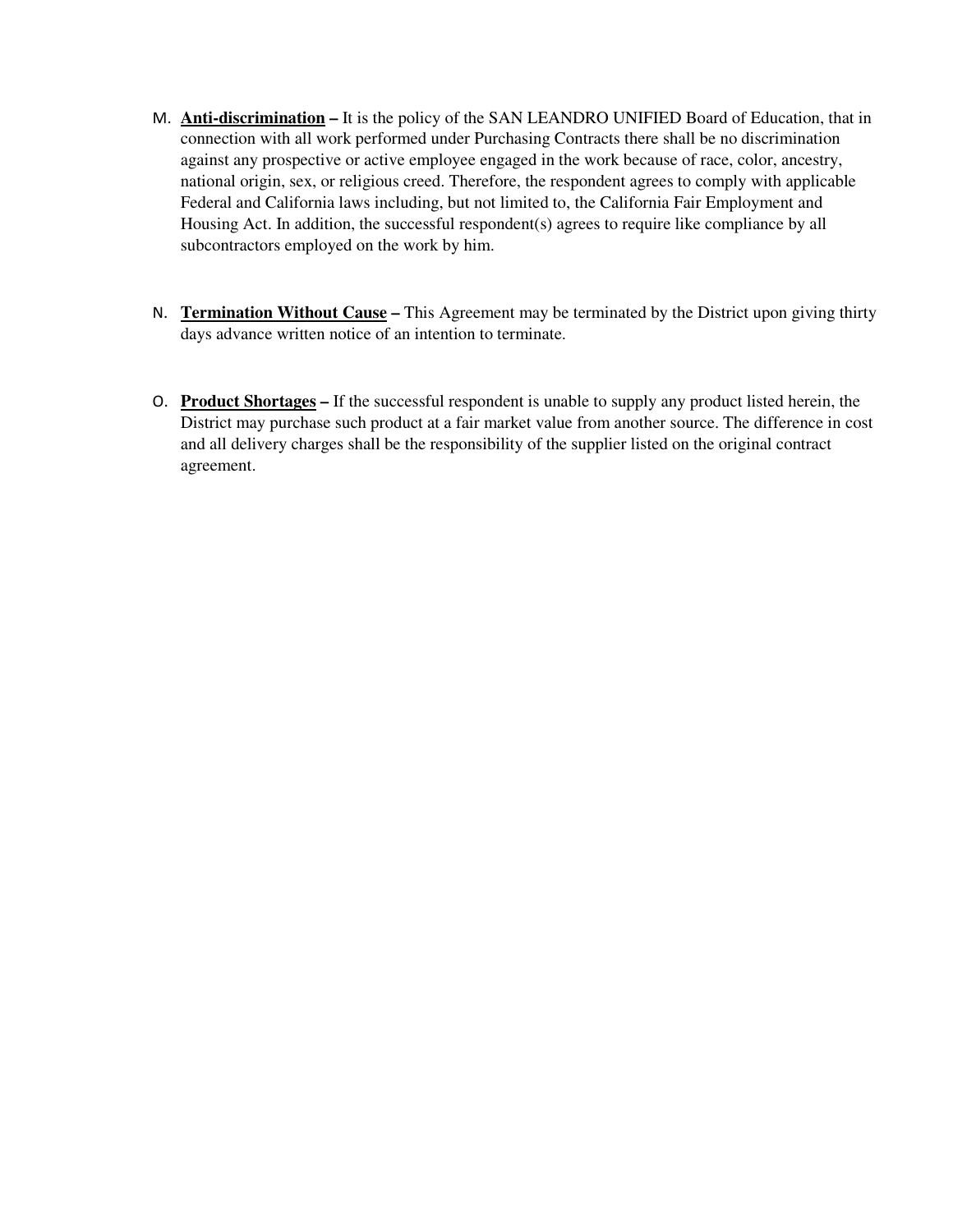#### **BASIS OF SELECTION**

| % Weight | <b>Criteria</b>                                               |
|----------|---------------------------------------------------------------|
| 40%      | E-rate eligible recurring and one-time $costs1$               |
| $10\%$   | Complete bid submission <sup>2</sup>                          |
| 10%      | Ability to support requirements of this RFP <sup>3</sup>      |
| 10%      | Proposed contract terms and conditions <sup>4</sup>           |
| 10%      | Service reliability and dedicated infrastructure <sup>5</sup> |
| 10%      | E-rate ineligible recurring or one-time $costs6$              |
| 10%      | Provider references <sup>7</sup>                              |

1. **Leased Lit Fiber, Leased Dark Fiber, or Services Provided Over Third-Party Networks** 

#### 2. **Category 1 Network Equipment**

| $%$ Weight | Criteria                                                        |
|------------|-----------------------------------------------------------------|
| 40%        | E-rate eligible costs <sup>1</sup>                              |
| 20%        | E-rate ineligible $costs6$                                      |
| 20%        | Compatibility with existing network infrastructure <sup>8</sup> |

#### 3. **Criteria Explanation**

- 1. E-rate eligible costs: the total cost of ownership for the eligible components of the proposed service. Total cost of ownership takes into account all one-time and recurring costs. Note that E-rate eligible costs refers to the pre-discount cost of the solution, not the post-discount portion of costs that are the responsibility of the Applicant. This criterion must be the highest weighted per E-rate program rules.
- 2. Complete bid submission: Bids concisely address Applicant's requirements, as set forth in the RFP, and do not contain a significant amount of corporate boilerplate marketing information
- 3. Ability to support requirements of this RFP: proposed solution clearly meets Applicant's requirements and needs
- 4. Proposed contract terms and conditions: Proposed contract has flexibility and terms desired by Applicant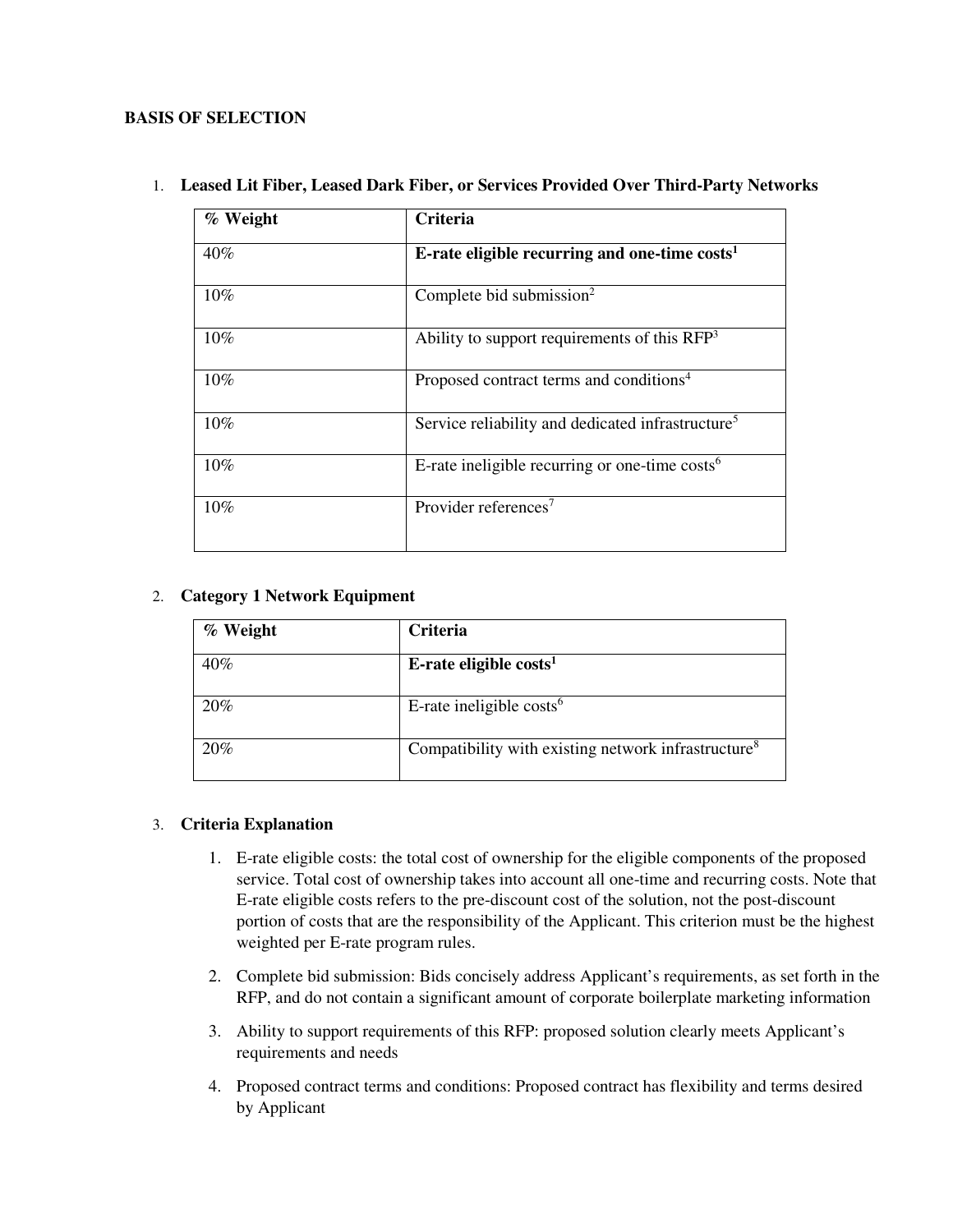- 5. Service reliability and dedicated infrastructure: Solution provides dedicated infrastructure for Applicant's service with no shared equipment or routing of traffic through aggregation hubs.
- 6. E-rate ineligible costs: Any costs of the proposed service that are not eligible for E-rate funding. This does not refer to the post-discount portion of eligible costs that are the responsibility of the Applicant.
- 7. Provider references: response included K12 references that were similar in size and scope
- 8. Compatibility with existing network infrastructure: proposed equipment is easily compatible with the existing equipment used by SLUSD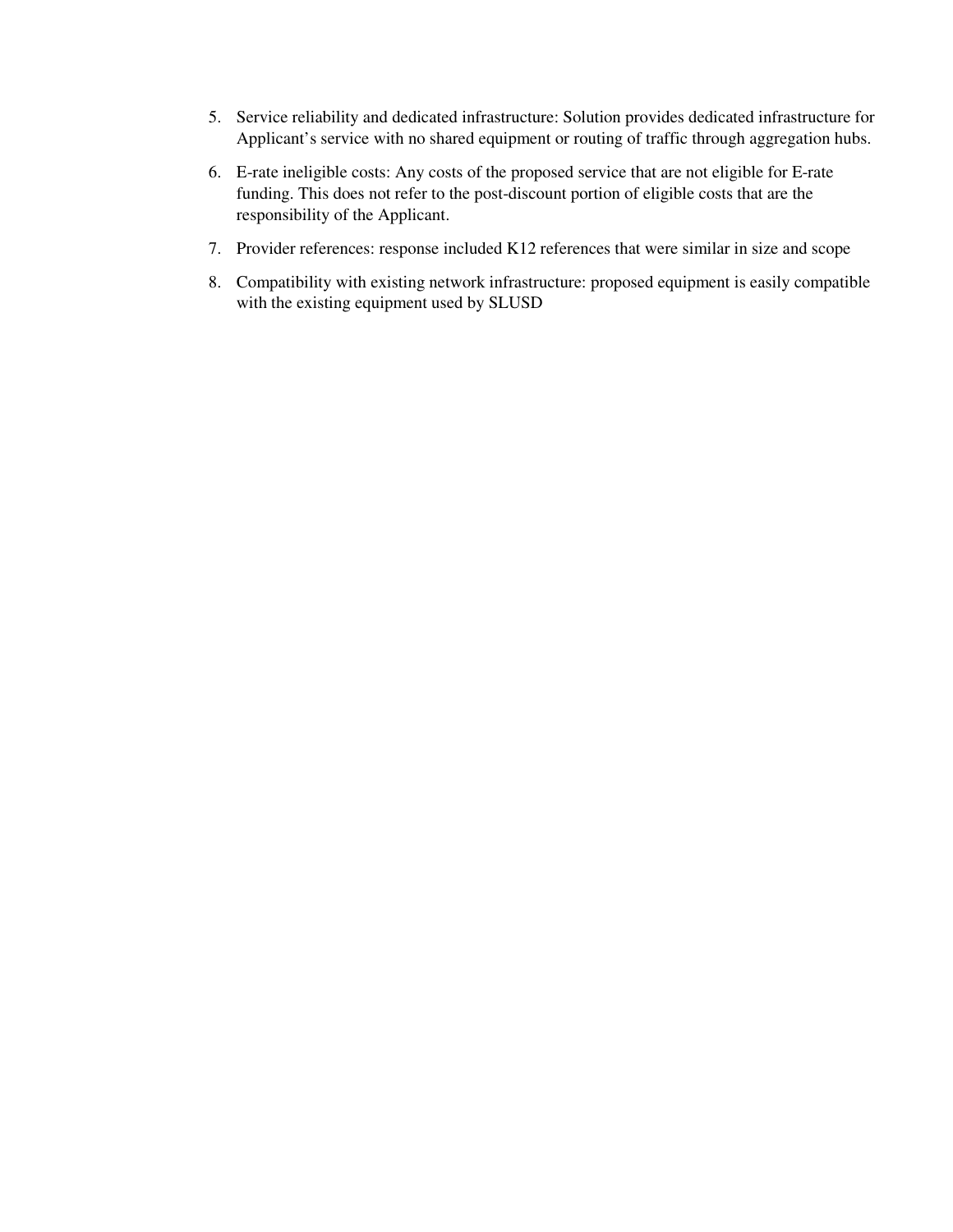## **ATTACHMENT 1**



# **Location of Termination Points and Pricing Sheet**

**SEE SPREADSHEET Attachment A**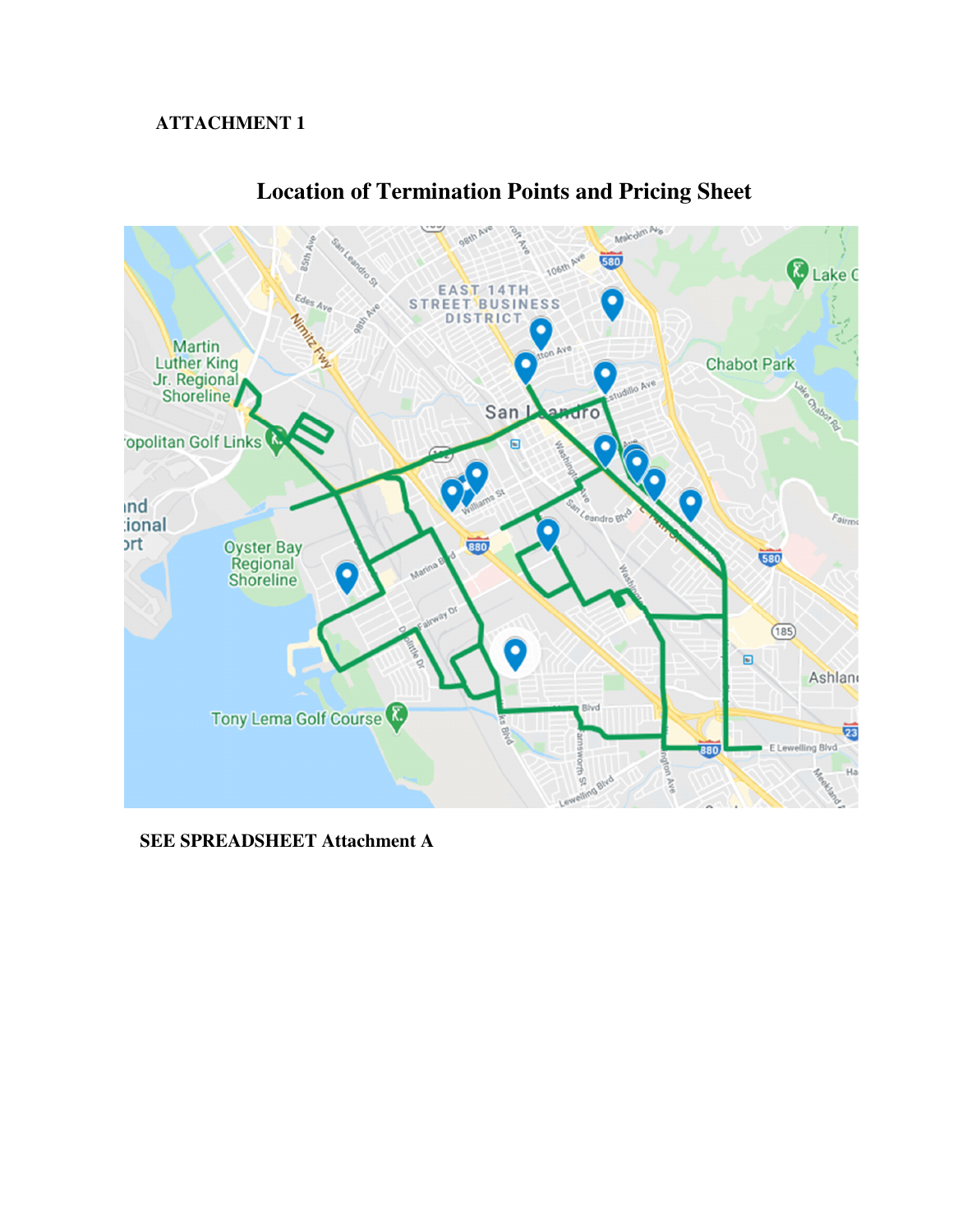# **ATTACHMENT 2**

### **PROPOSAL CONTENTS**

### **1. General Information/Instruction for Statement of Qualifications and Proposals**

- **1.1.** The District invites qualified Firms to submit a Statement of Qualifications and Proposal (together, "Proposal" or "Proposals") related to its ability to provide the Services as indicated herein.
- **1.2. E-Rate Compliance.** Firms must make themselves thoroughly familiar with any rules or regulations set forth by the E-Rate Program.

### **1.3. Prior Relevant Experience.**

- **1.3.1.** Provide a list of ALL K-12 and Community College Districts for which Firm has provided the same or similar Services to in the past five (5) years. Limit your response to no more than the ten (10) most recent districts. Include the name(s) of the district(s), a description of services provided and the name of the contact person and telephone number at each district. Also, indicate the Firm's personnel that performed services for each district.
- **1.3.2.** List other public entities that the Firm would like the District to consider in its evaluation. Include the name(s) of the entity(ies), a description of services provided and the name of the contact person and telephone number at each entity. Also, indicate the Firm's personnel that performed services for each entity.
- **1.3.3.** List any private entities that the Firm would like the District to consider in its evaluation. Limit your responses to three (3) of the most recent entities. Include the (s) of the entity(ies), a description of services provided and the name of the contact person and telephone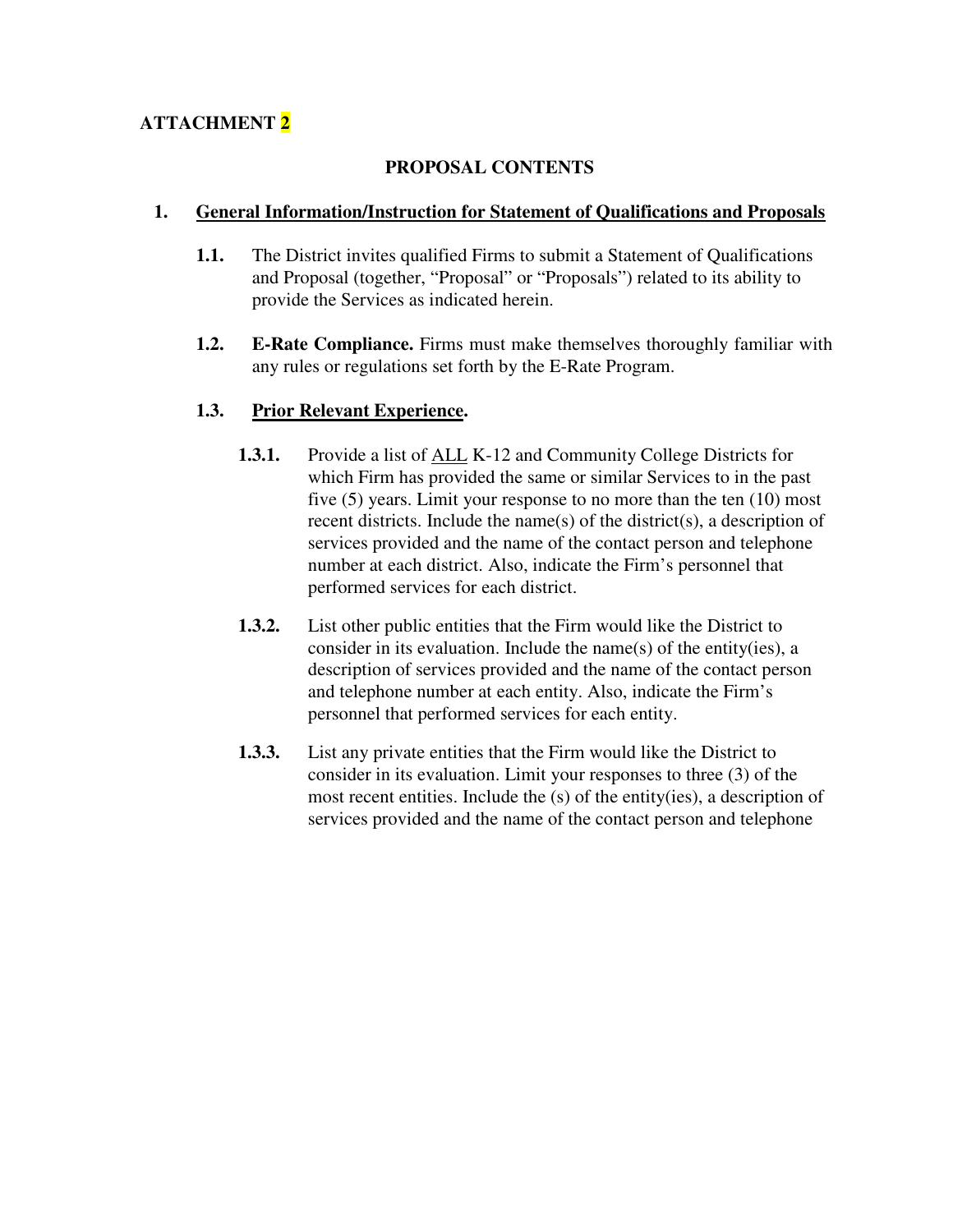number at each entity. Also, indicate the Firm's personnel that performed services for each entity.

- **1.4. Statement of Services**. Prepare a detailed Statement of Services that Firm is submitting in its Proposal.
- **1.5. Compensation**. Provide Firm's proposed fee for performance of the Services as identified below:
	- **1.5.1. Equipment Costs**. Provide a detailed breakdown of the costs of each item to be installed. Identify each item as eligible or ineligible for funding under the E-Rate Program.
	- **1.5.2. Installation Costs.** Provide a detailed breakdown of the costs of each item to be installed. Identify each item as eligible or ineligible for funding under the E-Rate Program.
	- **1.5.3. Shipping Costs.** Provide a detailed breakdown of the costs for shipping. Identify each item as eligible or ineligible for funding under the E-Rate Program.
	- **1.5.4. Taxes.** The District is subject to the State of California Sales and Use Tax. Proposal prices shall include a detailed breakdown of allowances for all taxes including but not limited to all Federal, State, and Local taxes. Identify each item as eligible or ineligible for funding under the E-Rate Program.
	- **1.5.5. Professional Fees**. Provide a current fee schedule for the types of services that your Firm offers, include typical staffing expectations, professional fee schedules, and variations that the District could expect, if applicable.
	- **1.5.6. All Other Costs, Fees, Expenses, or Charges.** Identify each item as eligible or ineligible for funding under the E-Rate Program.
- **1.6. Conflict of Interest.** If applicable, provide a statement of any recent, current, or anticipated contractual obligations that relate to similar work that may have a potential to conflict with the Firm providing the Services to the District.
- **2. E-Rate Supplemental Terms and Conditions.** Firms must sign and submit the E-Rate Supplemental Terms and Condition form attached hereto as **Attachment 3 .**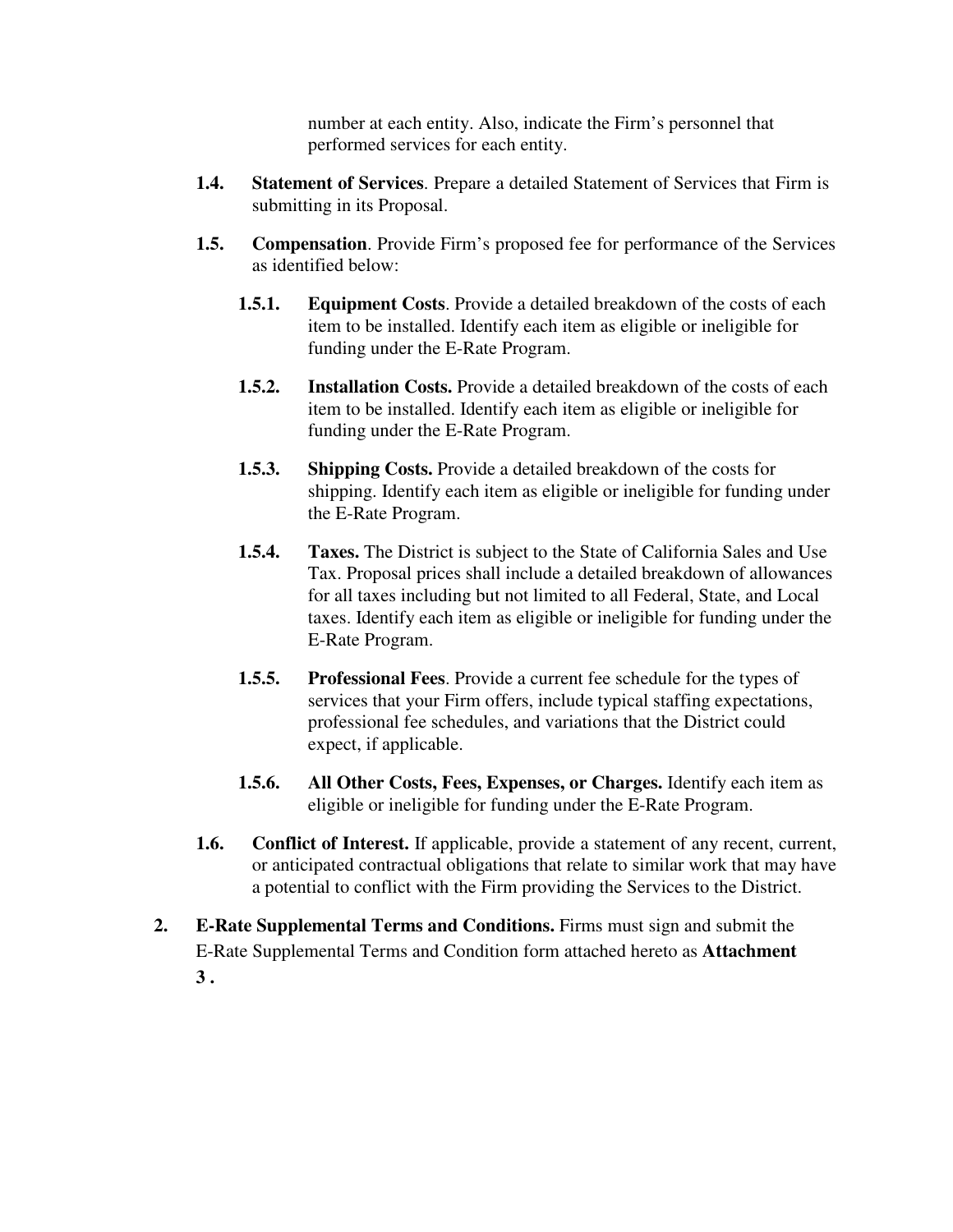**3. Additional Information.** Provide any additional information, options, or features related to Firm's program or its Services that Firm believes the District will find helpful in the District's evaluation and selection process.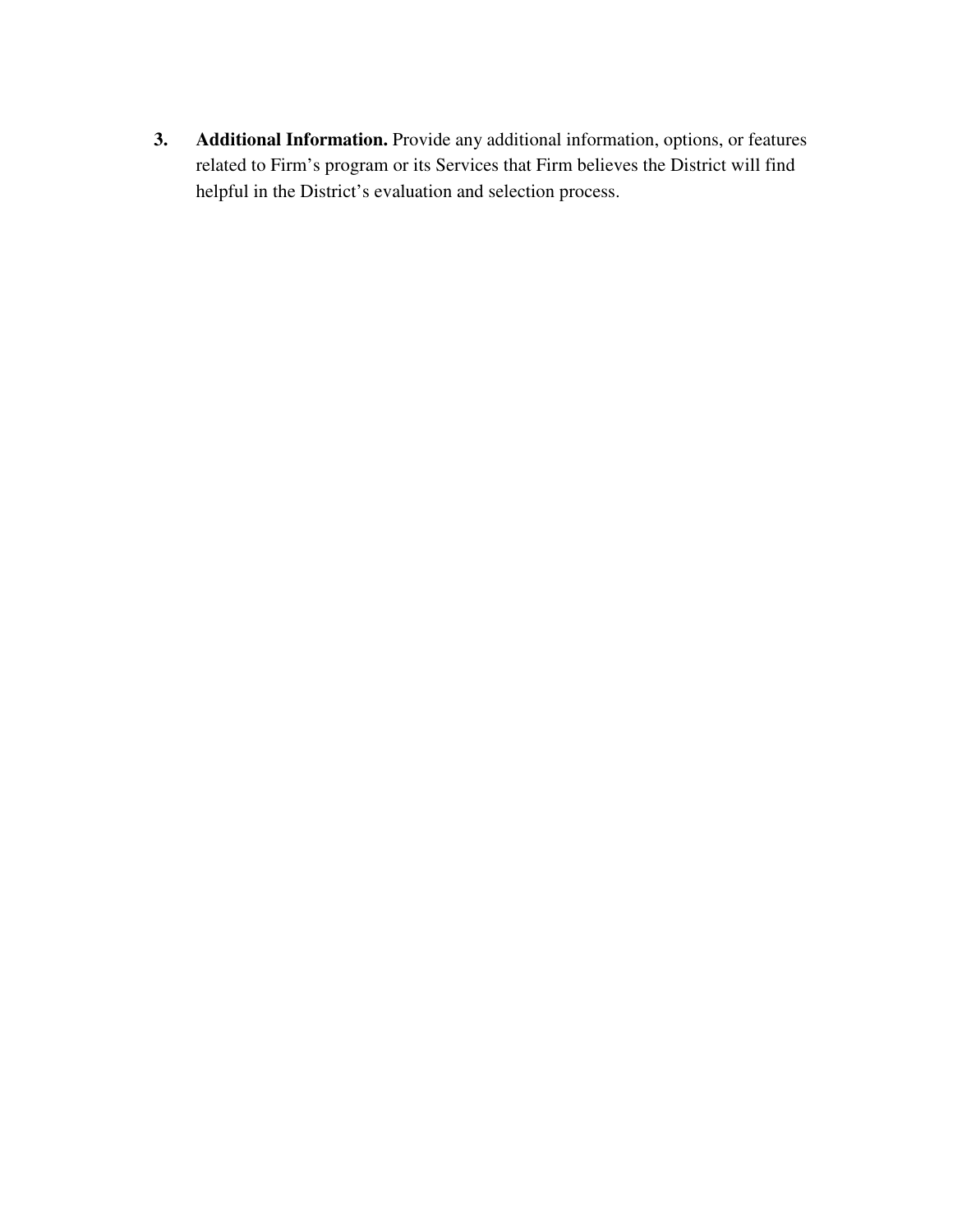# **ATTACHMENT 3**

# E-RATE SUPPLEMENTAL TERMS AND CONDITIONS

#### Signed copy to be returned with bid response.

The Telecommunications Act of 1996 established a fund by which Schools and Libraries across the Country could access discounts on eligible telecommunications products and services. The program is commonly known as the E-rate Program. The eligibility for discounts on internet access, telecommunications products and services, internal connection products, services and maintenance is determined by the Federal Communications Commission (FCC). Funding is made available upon application approval by the Schools and Libraries Division (SLD) of the Universal Service Administrative Company (USAC), which was established by the Act. The amount of discount is based on the numbers of students receiving free and reduced price meals.

### 1) E-RATE CONTINGENCY

The project herein may be contingent upon the approval of funding from the Universal Service Fund's Schools and Libraries Program, otherwise known as E-rate. Even after award of contract(s) and/or E-rate funding approval is obtained, the District may or may not proceed with the project, in whole or in part. Execution of the project, in whole or in part, is solely at the discretion of the District.

### 2) SERVICE PROVIDER REQUIREMENTS

The District expects Service Providers to make themselves thoroughly familiar with any rules or regulations regarding the E-rate program.

- a. Service Providers are required to be in full compliance with all current requirements and future requirements issued by the SLD throughout the contractual period of any contract entered into as a result of this RFP.
- b. Service Providers are responsible for providing a valid SPIN (Service Provider Identification Number). More information about obtaining a SPIN may be found at this website: https://www.usac.org/e-rate/service-providers/step-1-obtain-a-spin/
- c. Service Providers are responsible for providing a valid Federal Communications Commission (FCC) Registration Number (FRN) at the time the bid is submitted. More information about obtaining an FRN may be found at this website: https://fjallfoss.fcc.gov/coresWeb/publicHome.do
- d. Service Providers are responsible for providing evidence of FCC Green Light Status at the time the bid is submitted. Any potential bidder found to be in Red Light Status must provide an explanation of the steps it is undertaking to be removed to Red Light Status and the expected timeframe for resolution. A Service Provider's sustained Red Light Status may be grounds for contract termination as it could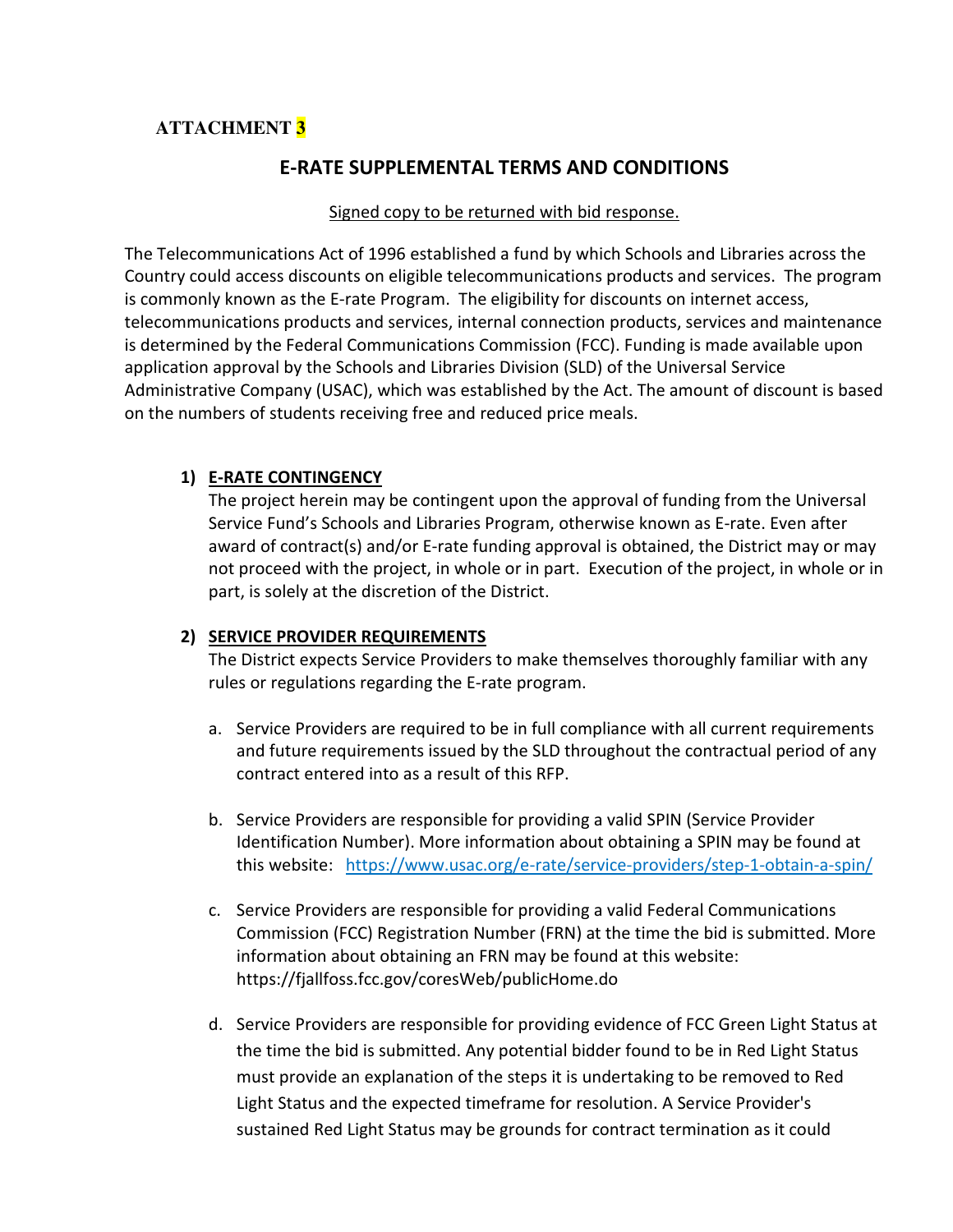prohibit the Service Provider from providing E-rate discounts in a timely manner which would cause harm to the Applicant. More information about FCC Red and Green Light Status may be found at this website: http://www.fcc.gov/debt\_collection/welcome.html

- e. Products and services must be delivered before billing can commence. At no time may the Service Provider invoice before July 1, 2021.
- f. Prices must be held firm for the duration of the associated E-rate Funding Year(s) or until all work associated with the project is complete (including any contract and USAC approved extensions).
- g. Goods and services provided shall be clearly designated as "E-rate Eligible". Noneligible goods and services shall be clearly called out as 100% non-eligible or shall be "cost allocated" to show the percentage of eligible costs per SLD guidelines.
- h. Within one (1) week of award, the awarded Service Provider must provide the District a bill of materials using a completed USAC "Item 21 Template". Subsequent schedules of values and invoices for each site must match Item 21 Attachment or subsequent service substitutions. A summary sheet must also be provided to provide the cumulative amount for all sites.
- i. In the event of questions during an E-rate pre-commitment review, postcommitment review and/or audit inquiry, the awarded Service Provider is expected to reply within 3 days to questions associated with its proposal.
- j. The awarded Service Provider is required to send copies of all forms and invoices to the District prior to invoicing USAC for pre-approval. Failure to comply with this requirement may result in the District placing the vendor on an "Invoice Check" with the USAC https://www.usac.org/e-rate/applicant-process/invoicing/invoice-check/
- k. Services providers must comply with the FCC rules for Lowest Corresponding Price ("LCP"). Further details on LCP may be obtained at USAC's website: https://www.usac.org/e-rate/service-providers/step-2-responding-tobids/lowest-corresponding-price/

### 3) SERVICE PROVIDER ACKNOWLEDGEMENTS

a. The Service Provider acknowledges that no change in the products and/or services specified in this document will be allowed without prior written approval from the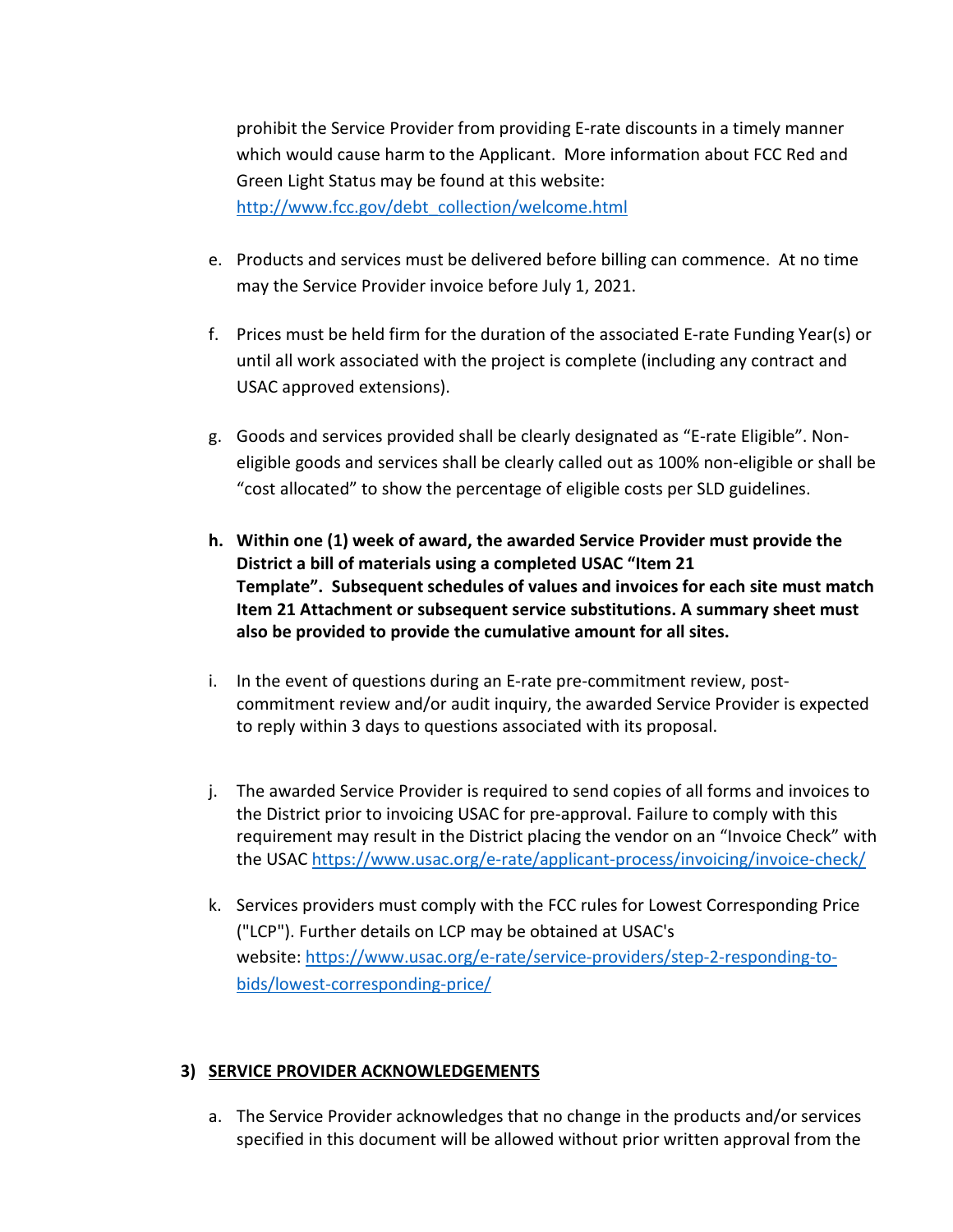district and a USAC service substitution approval with the exception of a Global Service Substitutions.

- b. The Service Provider acknowledges that all pricing and technology infrastructure information in its bid shall be considered as public and non-confidential pursuant to §54.504 (2)(i)(ii).
- c. The Service Provider acknowledges that its offer is considered to be the lowest corresponding price pursuant to § 54.511(b). Further details on LCP may be obtained at USAC's website: https://www.usac.org/e-rate/service-providers/step-2 responding-to-bids/lowest-corresponding-price/. Should it not be the lowest corresponding price, the service provider must disclose the conditions leading to the applicant being charged in excess of lowest corresponding price.
- d. BIDDERS are required to comply with the FCC's Lowest Corresponding Price ("LCP") Requirement for all equipment and Services. BIDDER acknowledges that BIDDER is solely responsible to comply with LCP requirements. To the extent that USAC finds an LCP violation and reduces the E-rate Funding, BIDDER agrees that it will not hold the DISTRICT liable for any shortfall in E-rate funding and will be responsible for any ensuing appeals, COMADS and/or RIDFS.
- e. The Service Provider attests that its offer does not violate the FCC's REPORT AND ORDER, FURTHER NOTICE OF PROPOSED RULEMAKING, AND ORDER in the matter of "Protecting Against National Security Threats to the Communications Supply Chain Through FCC Programs" (FCC 19-121, adopted November 22, 2019, released November 26, 2019) and provisions contained in the Order and any subsequent Orders related to the FNPRM referenced in FCC 19-121. FCC 19-121 can be viewed at https://docs.fcc.gov/public/attachments/FCC-19-121A1.pdf
- f. This offer is in full compliance with USAC's Free Services Advisory https://www.usac.org/e-rate/applicant-process/competitive-bidding/free-servicesadvisory/. There are no free services offered that would predicate an artificial discount and preclude the applicant from paying its proportionate non-discounted share of costs. The service provider agrees to provide substantiating documentation to support this assertion should the applicant, USAC, or the FCC request it.

### 4) STARTING SERVICES/ADVANCE INSTALLATION – Category 1 Services

The annual E-rate Funding Year begins on July 1 and expires on June 30 of each calendar year. Regardless of the contract "effective date", E-rate eligible goods and/or services requested in this RFP shall be delivered no earlier than the start of the 2021 funding year (July 1, 2021). If Category 1 services (Telecommunication Services and Internet access) will begin on or shortly after July 1 of a funding year, the service provider, in some cases,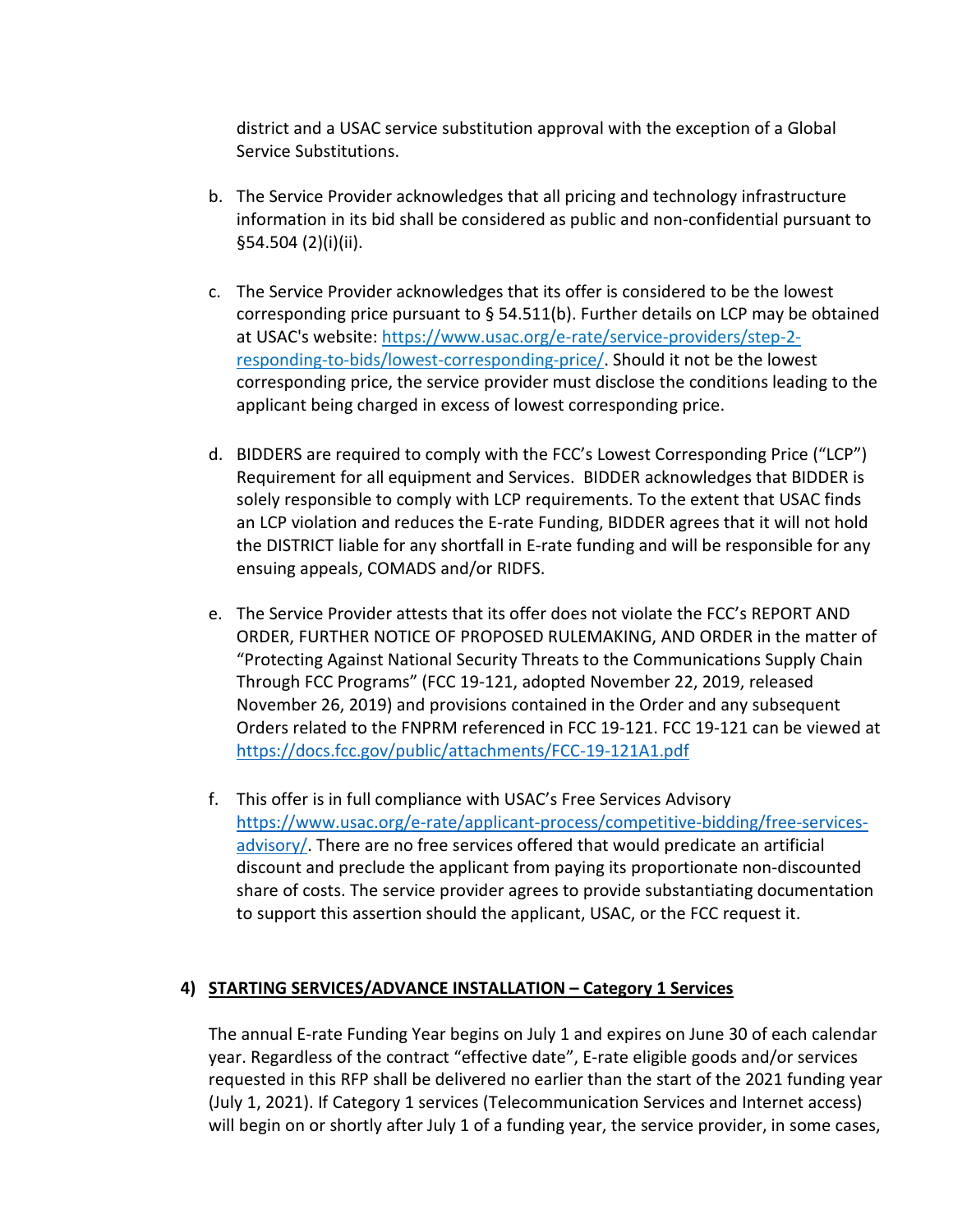may need to undertake some construction and installation work prior to the beginning of that funding year. Within the limitations indicated below, the infrastructure costs of a service provider can be deemed to be delivered at the same time that the associated Category 1 services begin. That is, if services begin on July 1, then the delivery of service provider infrastructure necessary for those services can be considered as also delivered on July 1. However, NO INVOICING can take place prior to July 1 of the associated Funding Year.

#### EARLY FUNDING CONDITIONS

#### Category 1

There are four conditions that must be met in order for USAC to provide support in a funding year for Category 1 infrastructure costs incurred prior to that funding year.

- Initiation of installation cannot take place before selection of the service provider pursuant to a posted Form 470 and in any event no earlier than six months prior to July 1 of the funding year.
- The Category 1 service must depend on the installation of the infrastructure.
- The underlying Category 1 service cannot have a service start date prior to July 1 of the funding year.
- No invoices can be submitted to USAC for reimbursement prior to July 1 of the funding year.

For more information, please refer to the FCC Order involving the Nassau County Board of Cooperative Educational Services (DA 02-3365  $\blacktriangle$ , released December 6, 2002). This FCC decision only applies to Priority 1 services (telecommunications services and Internet access).

The complete text can be found at the following URL: https://www.usac.org/e-rate/applicant-process/starting-services/advance-installation/

#### Category 2

There is one condition that allows USAC to provide support in a funding year for Category 2 installation costs incurred prior to that funding year.

We also amend our rules for category two non-recurring services to permit applicants to seek support for category two eligible services purchased on or after April 1, three months prior to the start of funding year on July 1. This will provide schools with the flexibility to purchase equipment in preparation for the summer recess and provide the maximum amount of time during the summer to install these critical networks.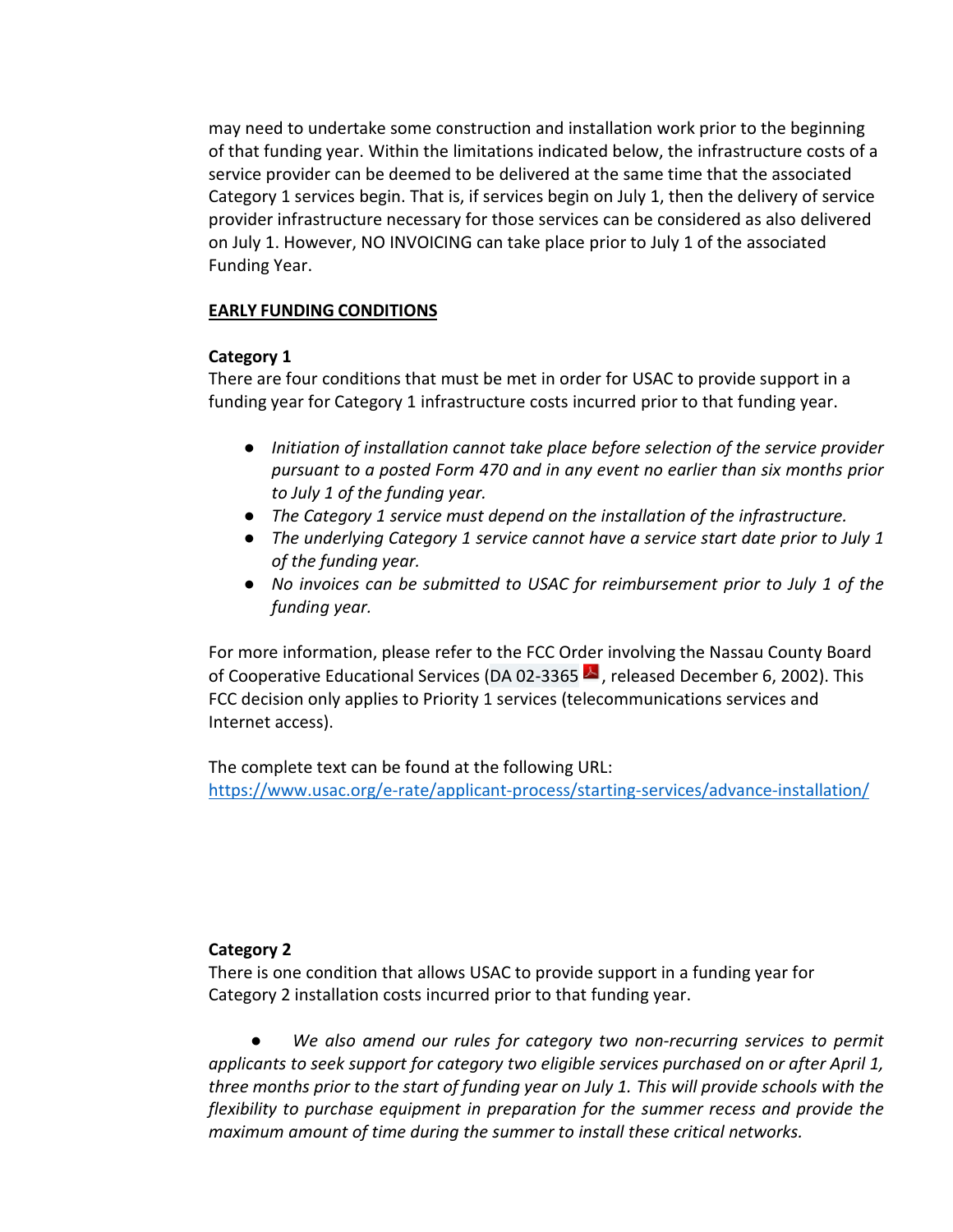For more information, please refer to the FCC Report and Order and Further Notice of Proposed Rulemaking (FCC 14-99  $\blacktriangle$ , released July 23, 2014). This FCC decision only applies to Category 2 services (Internal Connections).

However, NO INVOICING can take place prior to July 1 of the funding year.

### 5) INVOICING

- a. The Service Provider agrees to bill and receive a portion of the payment for the provisions of goods and services described herein directly from USAC via the Form 474 Service Provider Invoice (SPI). The District will only be responsible for paying its non-discounted share of costs and does not intend to use the BEAR process (Form 472). The maximum percentage the District will be liable for is the pre-discount amount minus the funded amount as shown on the FCC Form 471 Block 5 and any identified ineligible costs. Upon the successful receipt or posting of a Funding Commitment Decision Letter from the SLD and submission, certification and USAC approval of Form 486, the District shall pay only the discounted amount beginning with the billing cycle immediately following said approval. Alternatively, should the District decide that it is in the best interest of the District to file a Form 472, the District will inform the Service Provider of its intent.
- b. All Service Provider invoicing to USAC must be completed within 120 days from the last day of service. Should the Service Provider fail to invoice USAC in a timely manner, the District will only be responsible for paying its non-discounted share.

### 6) FCC/SLD AUDITABILITY

The E-rate program requires that all records be retained for at least ten (10) years from the last date of service provided on a particular funding request. Respondent hereby agrees to retain all books, records, and other documents relative to any Agreement resulting from this RFP for ten (10) years after final payment. The District, its authorized agents, and/or auditors reserves the right to perform or have performed an audit of the records of the Respondent and therefore shall have full access to and the right to examine any of said materials within a reasonable period of time during said period.

# 7) PROCUREMENT OF ADDITIONAL GOODS AND/OR SERVICES/COTERMINOUS **EXPIRATION**

During the term of any Agreement resulting from this RFP, the District may elect to procure additional or like goods and/or services offered by the Respondent. Such services shall be negotiated and obtained via an official amendment to this Agreement and approval by the District's Governing Board. All terms, conditions, warranties, obligations, maintenance and support of said goods or services shall have a coterminous expiration date with the original date of this Agreement. The District shall not enter into a separate Agreement for said goods or services. Respondents must state in their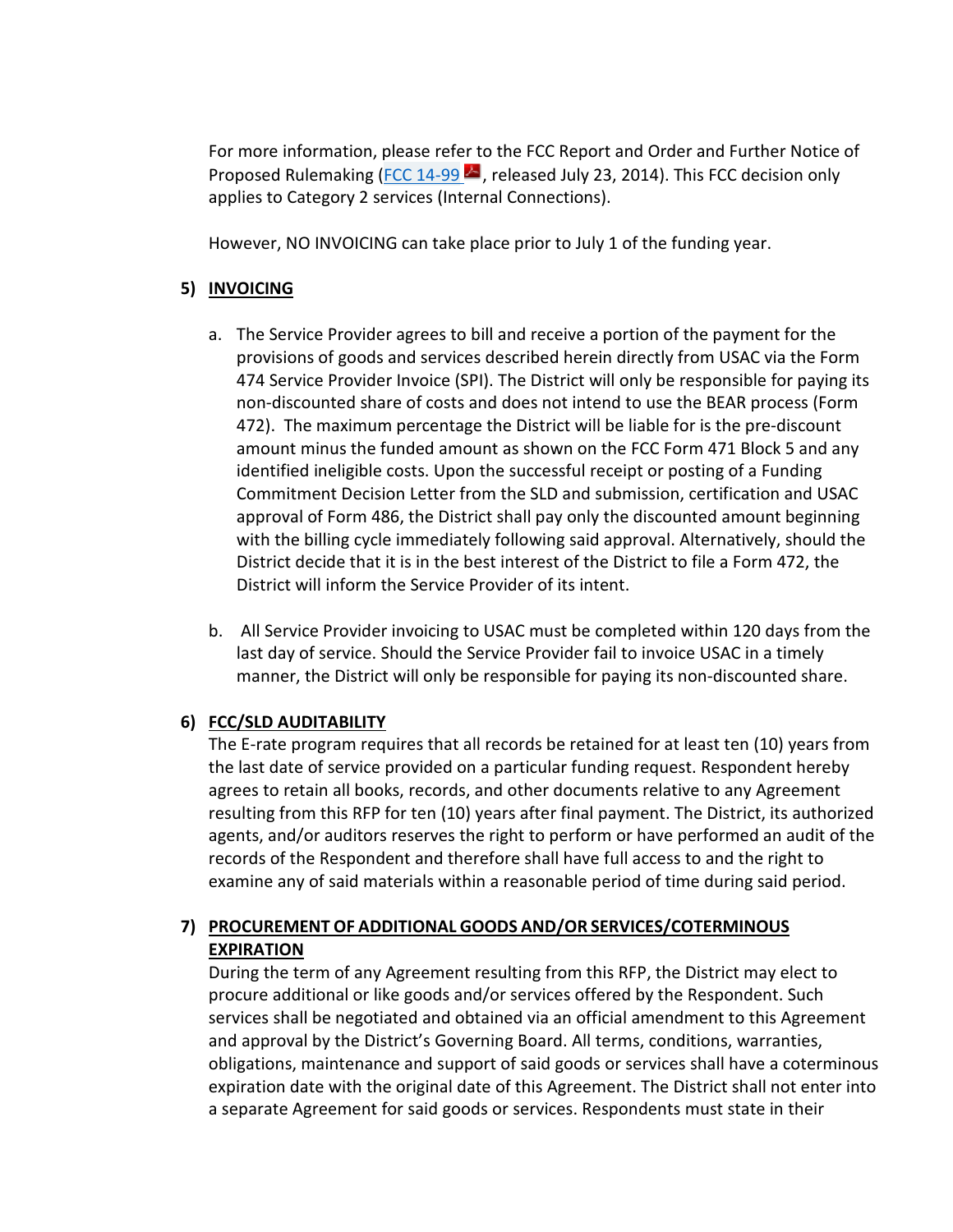proposal that they acknowledge, accept and are in agreement with coterminous expiration conditions.

I, the undersigned, as an authorized agent of \_\_\_\_\_\_\_\_\_\_\_\_\_\_\_\_\_\_\_\_\_\_\_\_\_\_\_\_\_\_\_\_\_\_(Service Provider Name), hereby certify that I have read the E-rate Supplemental Terms and Conditions, am fully compliant and intend to cooperate with the E-rate process as outlined above.

| Signature:                    | Title: |  |
|-------------------------------|--------|--|
| <b>Phone Number:</b>          | Email: |  |
| <b>Service Provider Name:</b> |        |  |